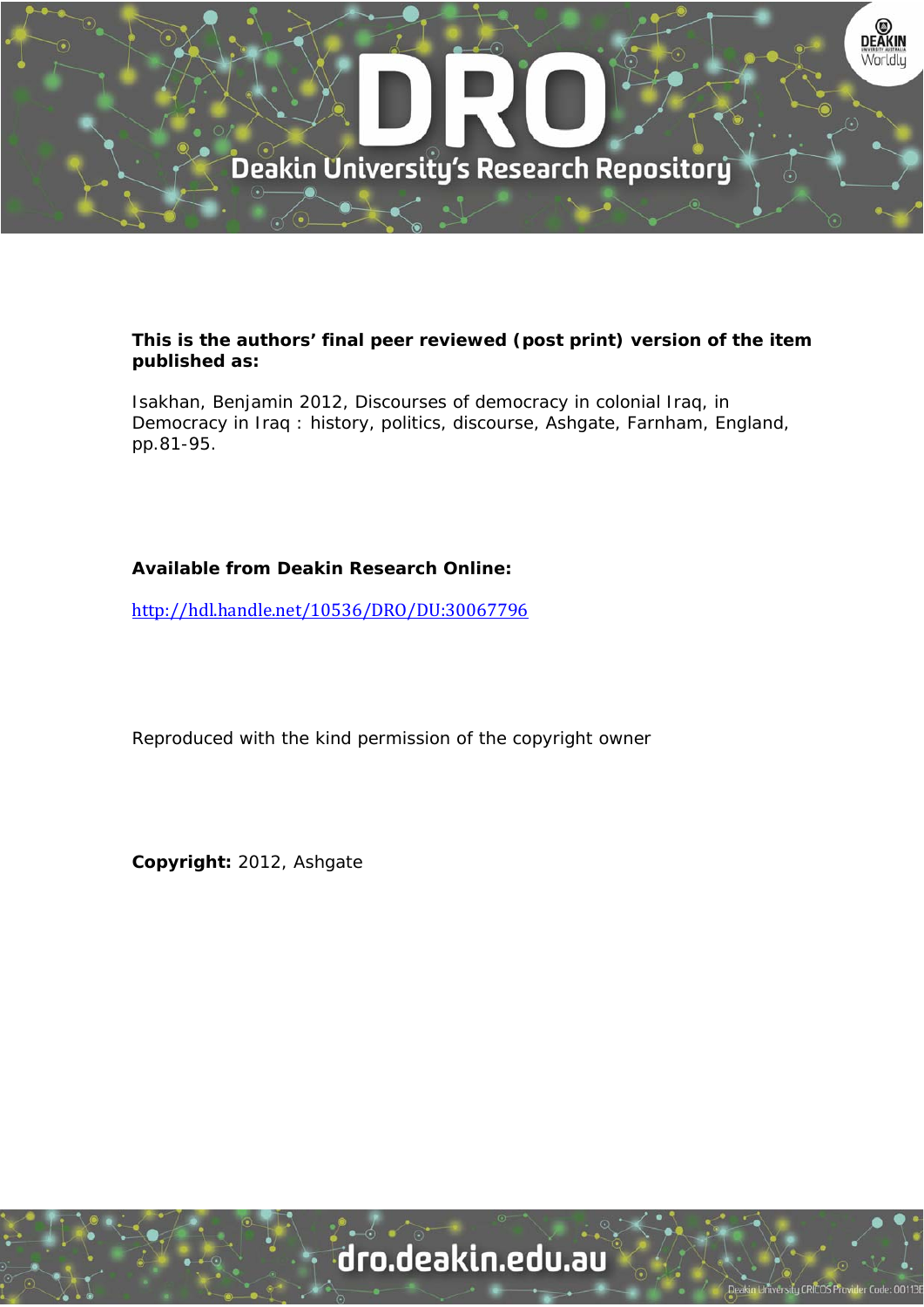#### Chapter 4

#### Discourses of Democracy in Colonial Iraq

Personnel sent from across the British Empire to build the new [Iraqi] state interacted with the remnants of the Ottoman Empire on the basis of popular imaginative constructions influential in British and wider European society … This European vision of the world the British staff confronted was sustained by two central tenets. First, the Ottoman Empire in Iraq was conceived as an Oriental Despotism. Under this rubric it was unchanging and unable to escape the constraints of its inherent superstitions, violence and corruption. Secondly, Iraq was perceived as fundamentally divided … The Iraqi state constructed by the British was to be an occidental one, operating in a balanced and harmonious way with the Iraqi people. It was to be defined in absolute ideological contrast to the Ottoman state, seen as despotic, inefficient and tyrannical. (Dodge 2005 [2003]: 43–4)

#### **Beyond Colonial Discourse**

1

It was the impact of the First World War (1914–18) and the subsequent Arab Revolt which brought about the ultimate demise of the Ottoman Empire and their rule over the Arab lands. These events ushered in the emergence of the modern nation-states of the Middle East under the auspices of European powers such as Britain and France who moved into much of what is now Iraq, Syria, Jordan and Israel, carving up the region into two zones of influence under the clandestine Sykes-Picot agreement (Preston 2003: 164–72). Craving the rich oil reserves of the Gulf region to fuel its expanding military machine, the British occupied Basra from the start of the war and the rest of Iraq by the end of 1918 (Kent 1976, Majd 2006, Stivers 1982). This era of Iraqi history, referred to here as Colonial Iraq  $(1921-58)$ ,<sup>1</sup> saw the British play both an overt and covert role in Iraqi politics until the Revolution of 1958.

<sup>&</sup>lt;sup>1</sup> In some accounts, the Colonial era in Iraq is understood to have concluded with the signing of the Anglo-Iraqi treaty in 1930 and the formal end of Britain's mandate over Iraq in 1932. However, the latter date of 1958 has been used here because, until the Revolution of that year, Britain maintained a strong presence in and influence over Iraq. This included a military presence as well as a collection of 'advisors' who functioned behind the scenes, often demanding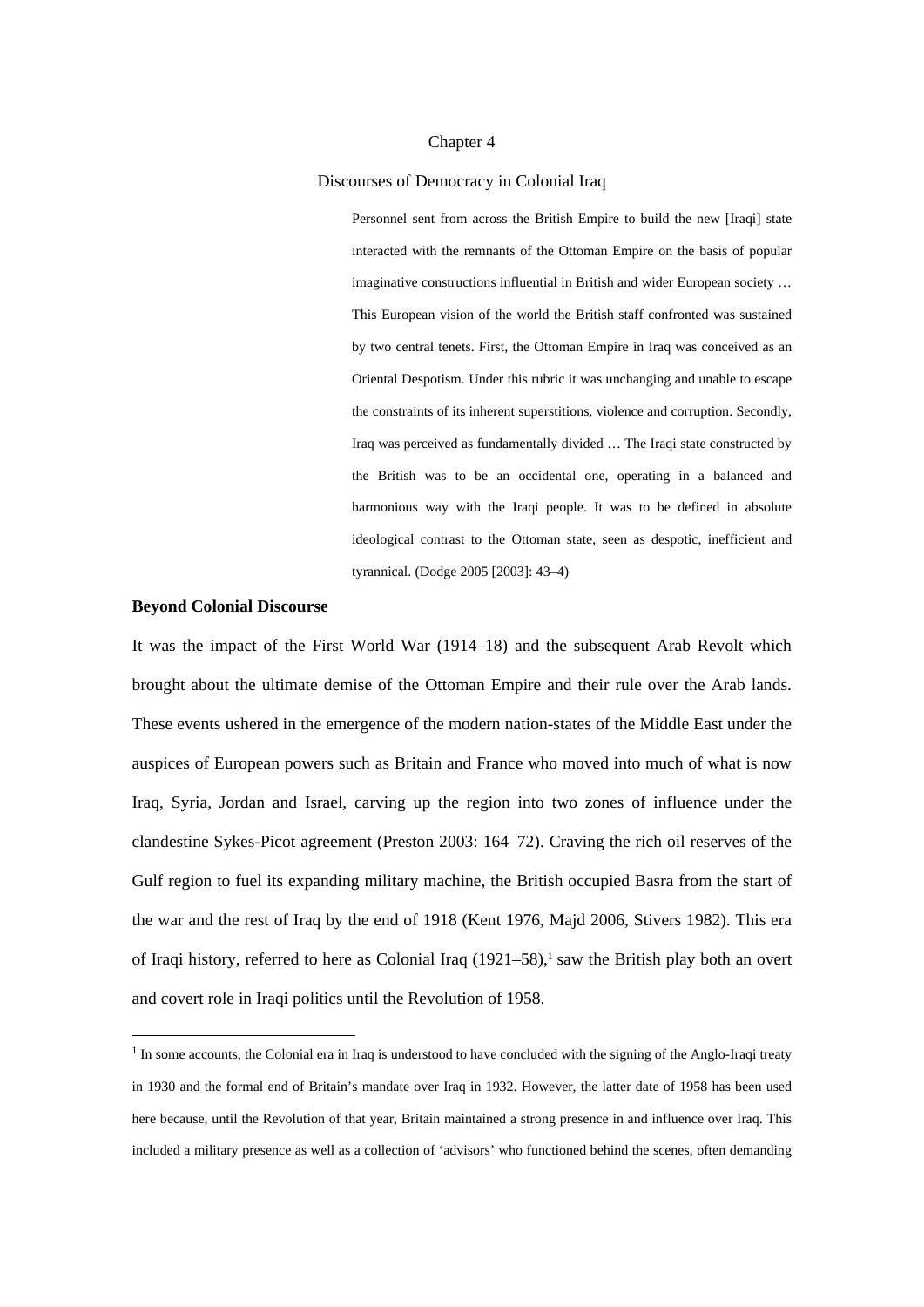On the whole, the British occupation revealed a condescending, ill-informed and inexperienced administration that was widely unpopular in Iraq. The British invaded Iraq 'not only with army and armour' as Muhsin Al-Musawi puts it, but with 'an Orientalist legacy that spoke for and of the colonized' (Al-Musawi 2006: 58). In Iraq, this 'Orientalist legacy' had the effect of dividing up the Mesopotamian region

> between cities supposedly 'corrupted' by the 'despotism' of the Ottoman Empire and a countryside which was believed to be the preserve of the 'true Iraqi' who was, nonetheless, backward, even prelapsarian, and irrational. This simple-minded and offensive dualism ensured that indigenous voices would not be listened to and indigenous agency denied. (Gregory 2004: 148)

The evidence of such simple-mindedness is found in even the most cursory analysis of Colonial-era literature written about Iraq. It reveals a catalogue of tropes underpinned by conceptions of Iraq and its people as incapable of democracy. In the correspondence he kept with the British Foreign Office, Sir Arnold Wilson, the Colonial Administrator of Iraq from 1918–20, argued that to 'install a real Arab Government in Mesopotamia is impossible, and, if we attempt it, we shall abandon the Middle East to anarchy' (Wilson 1919). Similarly, David Samuel Margoliouth, who was not only part of the British Administration in Iraq from 1919 but also a renowned and authoritative British scholar of the Middle East, attempted to connect Iraq's ancient past with its subjugation under British control, arguing that 'Iraq is used to foreign rule since ancient times, for it was ruled by the Mongols, the Turks and the Iranians, as it cannot rule itself. Thus, the Iraqis should choose the British to rule them, or to be under their mandatory rule and protection' (Margoliouth 1919).

Another example can be found in the writing of British explorer Freya Stark who spent much of the late 1920s and 1930s travelling the Middle East and compiling important records

that the monarchs kowtowed to British interests. Britain also maintained veto powers over various military and bureaucratic mechanisms of the state and tightly controlled the country's foreign relations. As Peter Sluglett has so succinctly put it 'British influence was not removed [in 1932], simply employed more covertly and less directly ... from behind the scenes' (Sluglett 2007: 210).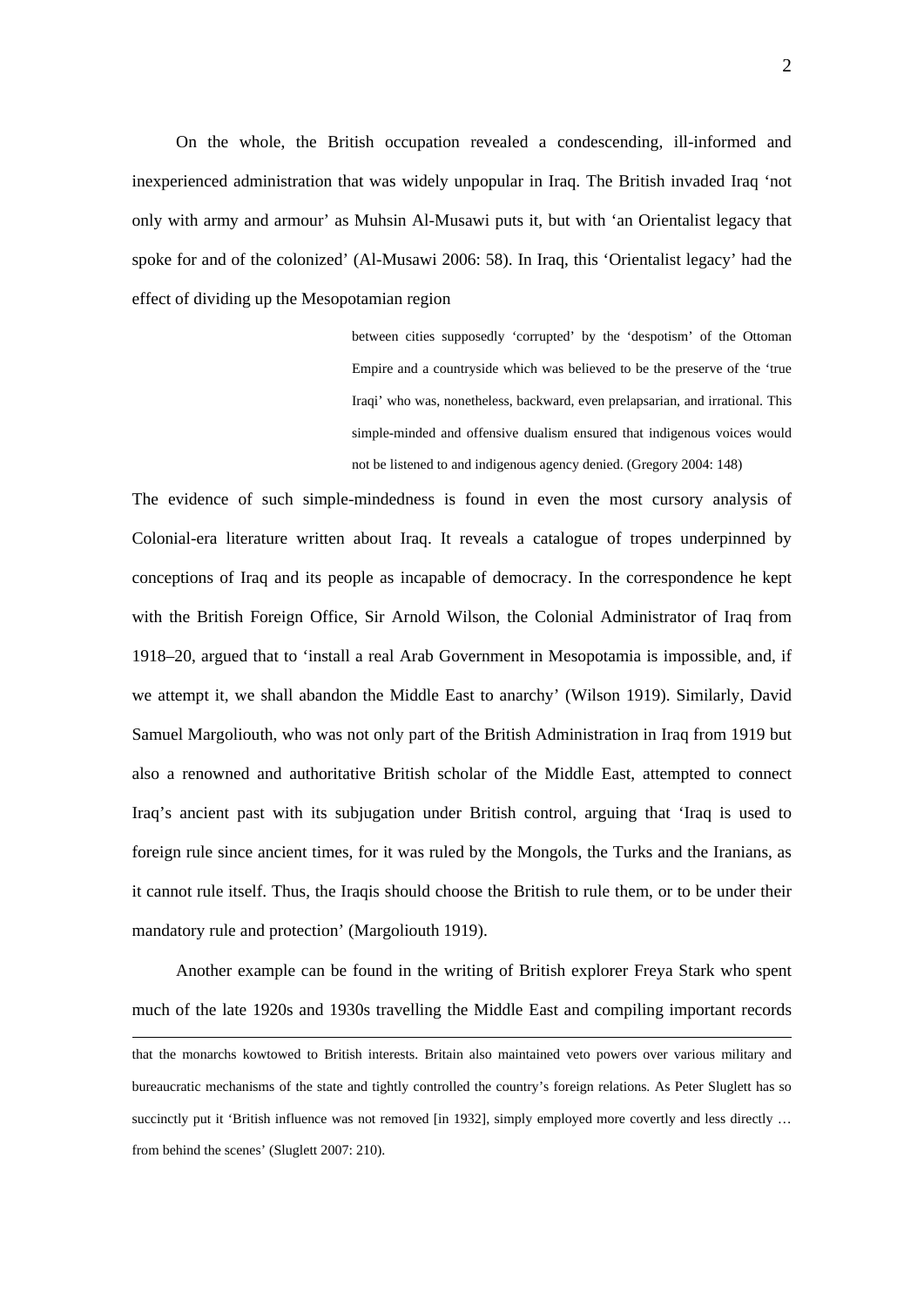for those back home. In one of her many letters, this one to Sir Henry Lawrence and dated 6 March 1930, Stark offers her opinions on Iraqi democracy by arguing that, 'The whole show here is run by a few rather disgusting local politicians: they don't represent anything except themselves' (Stark 1951: 127). 'Everyone agrees', she continues, 'that Iraq is not fit to govern itself … I think the Iraqis themselves agree in this: the difference is that they don't care so frightfully much about being well governed' (Stark 1951: 128). In a classically Orientalist way, Stark moves forward from here to separate out British interests from Iraqi politics, stating that

> I don't know why one should bother so much about how Iraq is governed. The matter of importance to us is to safeguard our own affairs. It is only because we assume that the two are bound together that we give so much weight to the local politics. It seems to me that the one only vital problem is to find out how things we are interested in can be made safe independently of native politics. If this was solved, all the rest would follow – including as much Arab freedom as their geography allows: for I imagine no one would wish to stay here for the mere pleasure of doing good to people who don't want it. (Stark 1951: 129)

This kind of discourse also extended to the media debates that were going on in the United Kingdom during the Colonial period (J. Bernstein 2008). In a letter to the editor published in the *London Times* on 21 June 1920 the author argues:

> Eastern peoples as a rule detest efficiency and sanitation, and although the Arab welcomed us when we were beating the Turk … I doubt if he wishes to be civilized in a hurry, and certainly he resents excessive control and taxation … therefore the new system [of democracy] is not likely to be acceptable to the Arab community … [and may require] an army of occupation for many years until the people have become civilized and accepted our form of administration. (*London Times*, 1920)

However, this kind of Orientalist vision of Iraqi politics is not confined to the annals of Colonial history, it is also evident in more recent scholarship which has sought to examine the Colonial era in Iraq. Elie Kedourie completely ignores the positive developments of the era,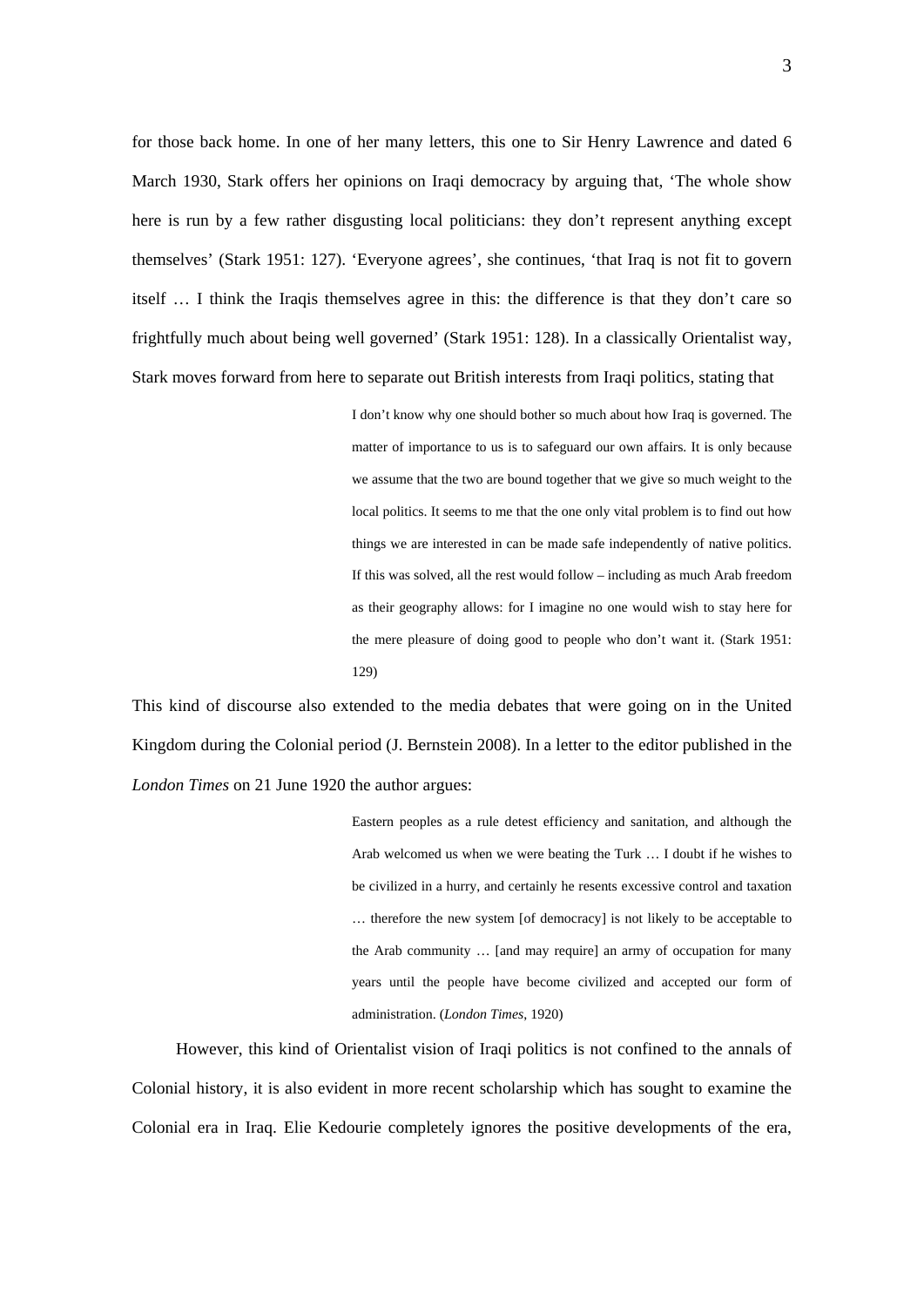instead focusing on the region's tendency towards violence, barbarism and despotism. In one instance, Kedourie concludes that the politics of the Colonial period of Iraqi history are constituted by 'a wretched political architecture and constitutional jerry-building of the flimsiest and most dangerous kind' (Kedourie 1970: 239). This is reinforced in his later *Democracy and Arab Political Culture*, which details several democratic experiments that were conducted under the auspices of the British and French across the Middle East throughout the first half of the twentieth century (namely Iraq 1921–38, Egypt 1923–52, Lebanon 1926–75 and Syria 1928– 49). According to Kedourie the main reason these attempts at introducing constitutional rule to the Middle East failed is the fact that the people of the region have historically been accustomed to 'autocracy and passive obedience' (Kedourie 1994: 103).

Despite this overwhelmingly negative picture of Iraqi politics throughout the Colonial epoch, some recent studies have attempted to challenge the received wisdom by asserting counter-histories and counter-narratives. For several notable scholars, it was not that the British had confronted despotism in Iraq, but that they had introduced it. The failures of the British in terms of their extensive nation building project and their modest attempt to bring Westminsterstyle democracy to Iraq sowed the seeds of the authoritarian and tyrannical regimes that were to flower in later decades (Dodge 2005 [2003]: 43–61). For Hana Batatu, the British and the French were the first to have both the technological capability and experience to obliterate the existing social order and create in its place the economic and cultural conditions necessary for authoritarianism to emerge (Batatu 1982 [1978]). Along these same lines, Gareth Stansfield has recently stated that 'The rise of authoritarianism in Iraq can be traced to the tensions caused by the legacies of British Colonial involvement in the formation of civilian governments that were more often than not perceived to be corrupt and inefficient' (Stansfield 2007: 81).

Despite the abject failures of the British and the authoritarianism which emerged as a result of their occupation, other scholars have been keen to point out that the Colonial period nonetheless saw a complex political landscape in Iraq which promoted varied debate and discourse as well as calls for genuine democratic reform (Al-Musawi 2006, Bashkin 2009,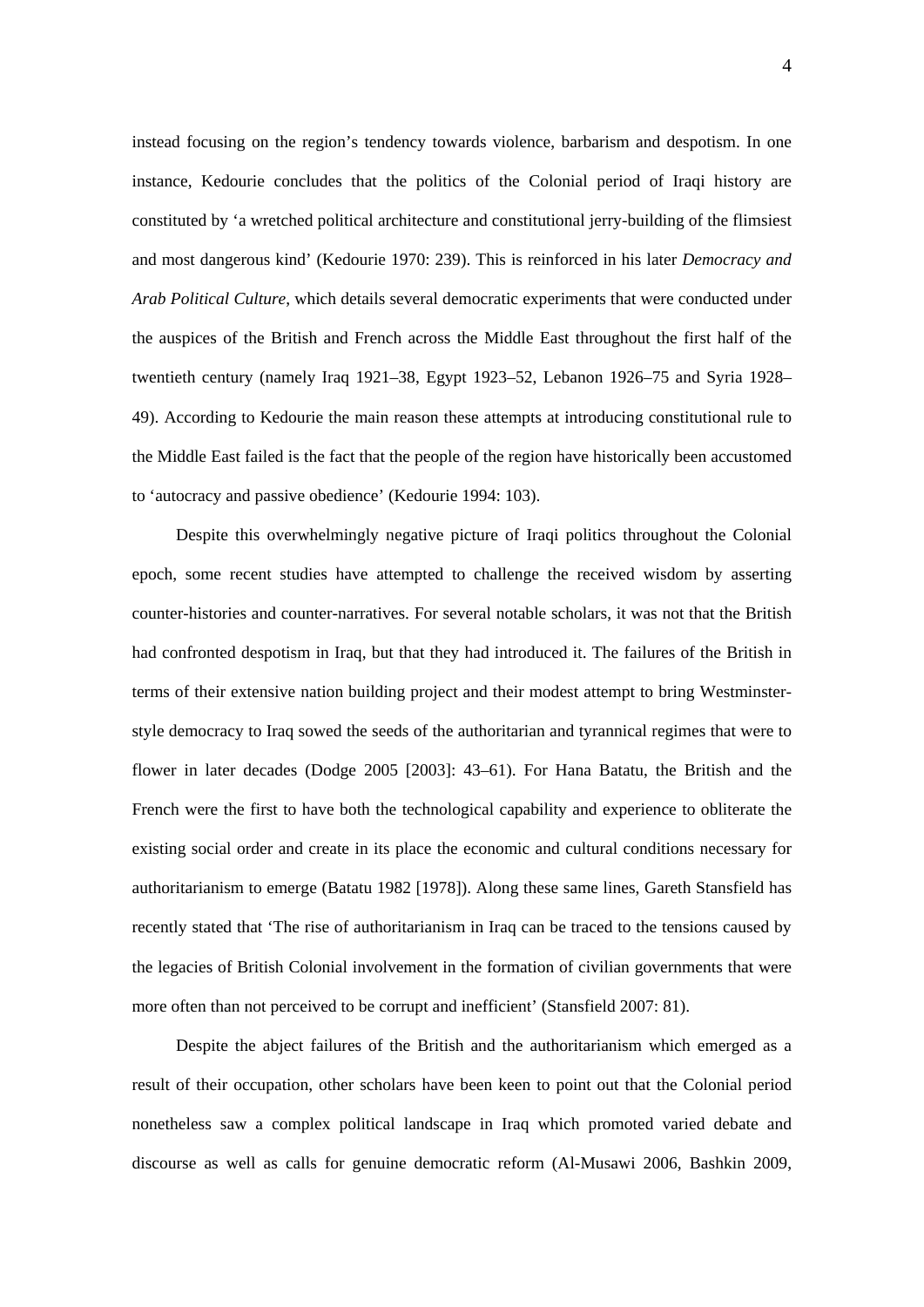Davis 2005b, Dawisha 2009). Despite the many differences among such a diverse range of civil and political movements, what they (mostly) held in common was the call for an end to foreign occupation and the formation of an independent and democratic Iraq. As Orit Bashkin has explained, many Iraqis of this time

> did theorize about the nature of their political regime, and some strove to maintain a democratic system. Moreover, the writing about democracy was symptomatic of a larger phenomenon within Hashemite Iraq: the creation of a pluralistic public sphere … Exploring aspects of heterogeneity in Iraqi society demonstrates how the fluid nature of groupings in Iraq created a space in which the views of numerous groups coexisted and enriched each other. (Bashkin 2009: 17)

An examination of the complexities of Colonial Iraq reveals myriad political parties, media outlets 2 and protest movements and their complex role in promoting and upholding sophisticated and diverse discourses of democracy. This chapter documents the debates that circulated in the Iraqi press at the time of the British occupation and Hashemite monarchy and details their role in fostering vitriolic critique of the incumbent regime, in mobilizing the public to protest and in serving as the people's watchdog over the elite. It is precisely the egalitarian and democratic tendencies found throughout the media/political nexus of Colonial Iraq that provide for us a new vision of Iraqi history that is directly at odds with traditional views of Iraqi and Middle Eastern political culture. This chapter also exposes the contradiction between Britain's rhetoric as a harbinger of democracy and its contemporaneous attempts to quell Iraq's free press and to curtail democratic reform.

#### **A Fledgling Public Sphere**

1

 $2$  It should be noted here that earlier work by the author has included a set of detailed tables that document the most significant media outlets of Colonial, Post-Colonial, and Re-Colonial Iraq (Isakhan 2009a: 247–75). While such media outlets and their respective political parties are discussed in great length throughout chapters 4, 5 and 6, much of the initial detail compiled in these tables has been necessarily excluded.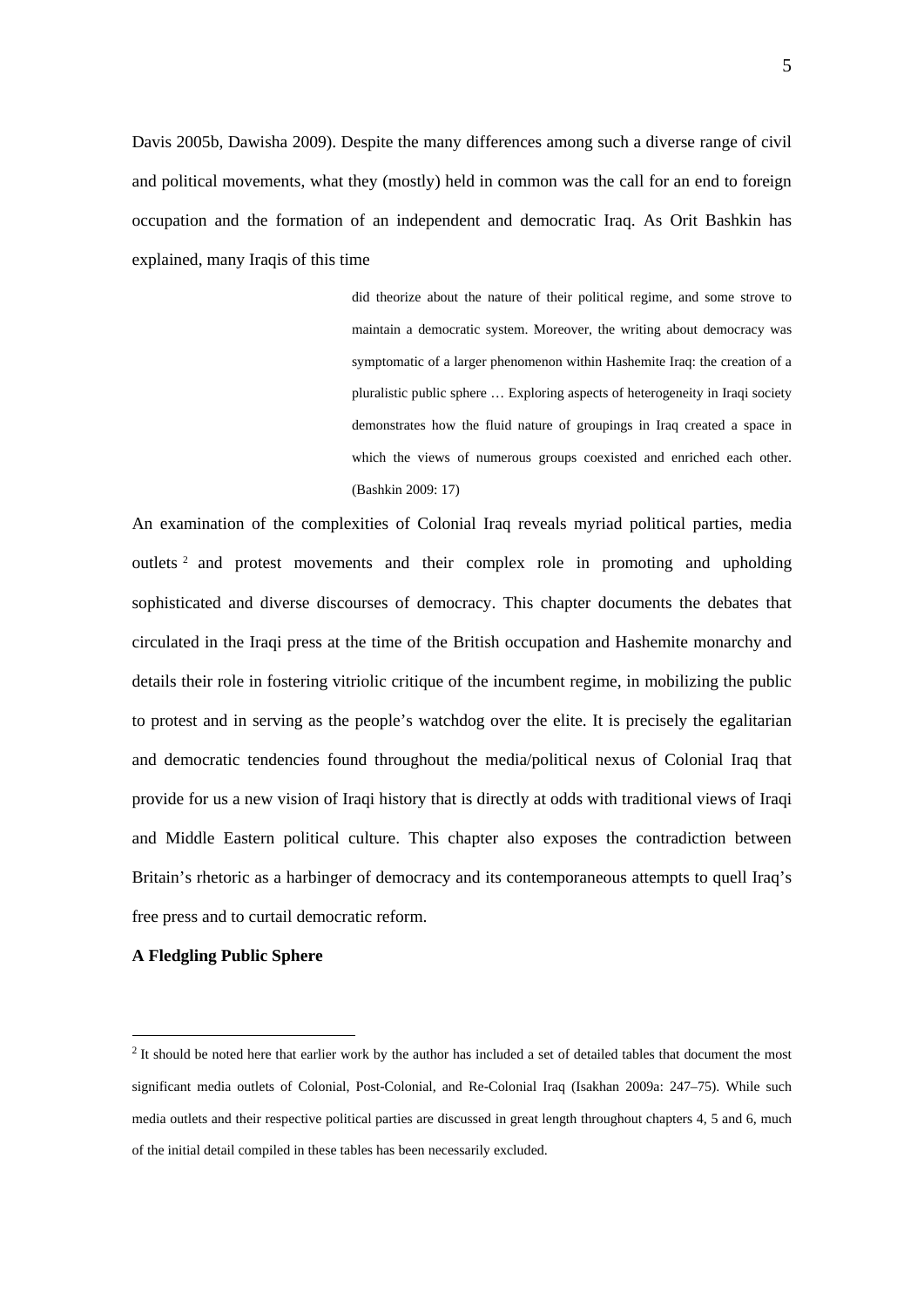After the First World War, the British were at first welcomed by most of Iraq's numerous clergymen, intellectuals and poets who took at face value the promise to deliver the 'complete and definitive liberation of the peoples so long oppressed by the Turks' and 'the establishment of national Governments and Administrations drawing their authority from the initiative and free choice of indigenous populations' ('The Anglo-French Declaration' 1918: 21). This honeymoon period was short-lived, however, as it became increasingly evident that such promises would go unfulfilled and that 'the British neither intended to cede control of Iraq to an indigenous government nor planned to support Arab nationalist demands' (Davis 2005b: 44). Reasoning that the Iraqis were incapable of governing themselves, the British went to great lengths to abolish the Ottoman governing institutions, which included the elected provincial councils, and installed their own political officers in a system of direct Colonial rule (Tripp 2007 [2000]: 38). Unsurprisingly, such moves were widely resisted by the people and remained highly contentious across Iraq.

Perhaps the first example of such resistance came from a subsidiary of the earlier Istanbul-based political party *Al-Ahd*, known as *Al-Ahd Al-Iraqi* ('The Iraqi Covenant'), which effectively stood as the first political group to call for Iraqi independence from the British at the very earliest days of its hegemony in 1918 (Stansfield 2007: 41). It was this group that was to provide several of the key figures of twentieth century Iraqi politics, some staunch opponents to the British and their installed monarchy, and others who went on to wield significant power within the state apparatus (Tripp 2007 [2000]: 36). Early calls for Iraqi independence, such as those issued by *Al-Ahd Al-Iraqi*, grew substantially when the British were awarded a mandate over Iraq in 1920 by the League of Nations. This development, which pre-empted the establishment of ongoing British rule over Iraq, produced the political climate in which the Great Iraqi Revolution took place in 1920 (Tripp 2007 [2000]: 39–44). Having been preceded by a brief Kurdish rebellion in 1919, the following year saw the tribesman, religious leaders and secular nationalists of the central Euphrates region band together in an armed nationalistinspired insurgency against the British occupation. The presence of a common enemy meant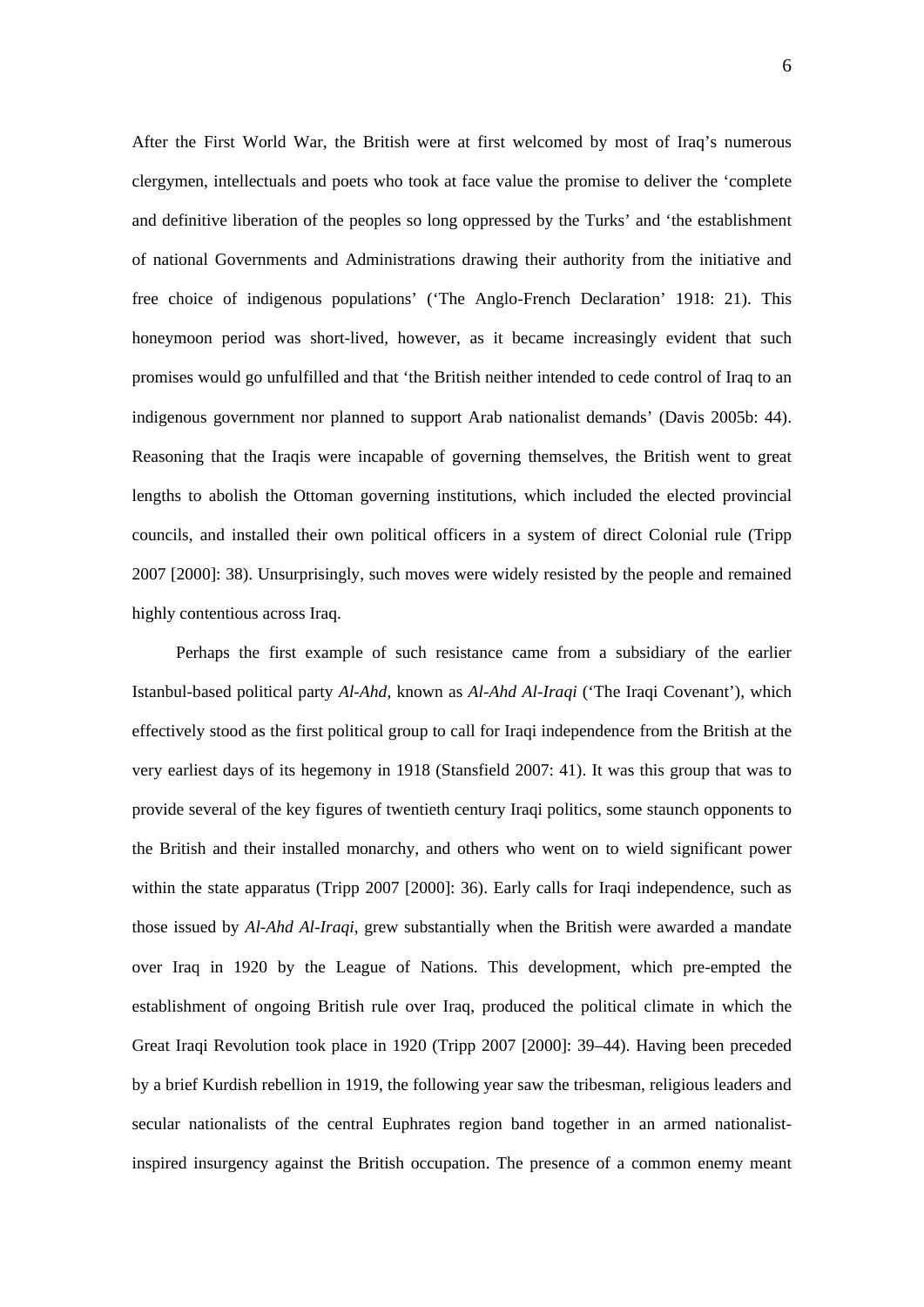that the Shiites and the Sunnis came together, holding joint religio-political meetings which culminated 'in patriotic oratory and poetic thundering against the English' (Batatu 1982 [1978]: 23). The role of poets, intellectuals and religious figures from across the many ethnic and spiritual divides in Iraq was central to mobilizing the people to action (Al-Musawi 2006: 49–51, 95–9).

This collective action promulgated a new sense of solidarity inside Iraq and prompted strong calls for a democratic state. Although the uprising was ultimately defeated by the British, the Iraqis were able to secure a number of the religiously significant southern cities for short periods of time. The political vacuum created by the withdrawal of Ottoman authority and then the temporary defeat of the British, resulted in the establishment of several civil and administrative organizations that functioned like local councils, particularly across the south. As they had done during the time of the Mamluks, the Shia clergy of Najaf made several democratic advances. Most notably, they agreed on the creation of a complex legislative and executive council, the members of which were determined by votes placed in ballot boxes at the entrance to the many open markets that scattered the city. As Dawisha notes, 'this election was a remarkable feat as the impulse emerged spontaneously from the people themselves' indicating the ability of the Iraqi people to practise the very fundamentals of democracy, autonomous of Western tutelage, was strong (Dawisha 2009: 49).

Although these enclaves of autonomous democratic governance were relatively shortlived and were quashed by the British, they are not the only indicators of a fledgling civil society in Iraq at this time. This same period also witnessed a dramatic upsurge in budding journalists with strong ties to various, particularly nationalist, political parties (Davis 2005c: 56). These wordsmiths were generally keen to re-ignite the days of the Young Turks and produced a number of both relatively objective and highly partisan papers which not only covered contemporary events and developments but also played a role in inciting people to resist the British occupation. Many of these papers – some of which were the unapologetic mouthpiece for a particular political faction, while others claimed to be independent – asserted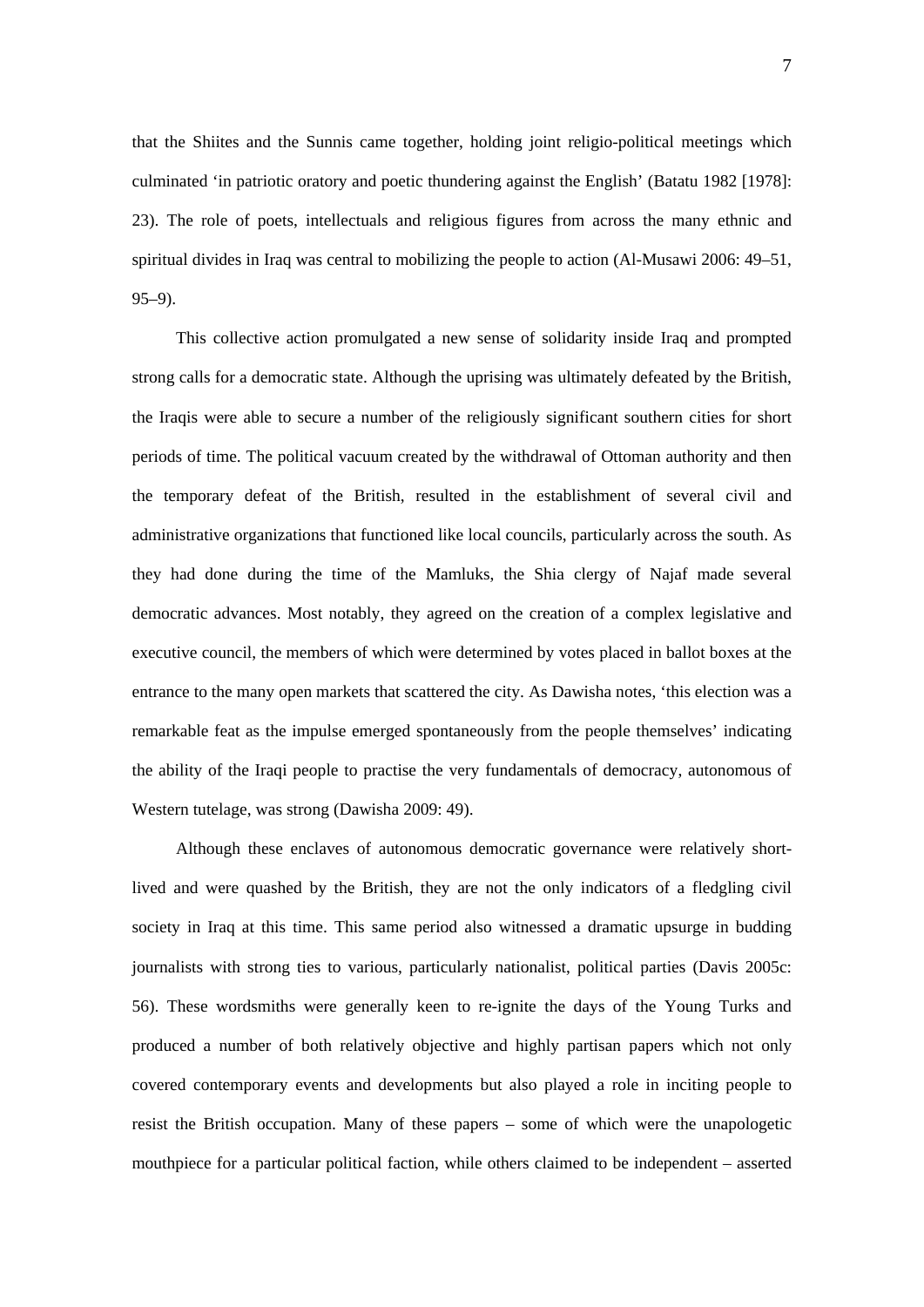that democracy was the most suitable form of government for Iraq's future. Independent newspapers such as *Al-Istiqlal* ('Independence' of Najaf) and *Al-Furat* ('The Euphrates') published a series of editorials that were not only scathing in their criticism of the British occupation, they articulated the discourses of democracy circulating throughout Iraq at the time. *Al-Istiqlal* appeared for the express purpose of responding to 'the occupiers' deception, to disquiet them, to reveal their barbaric misdeeds' (*Al-Istiqlal* cited in Ayalon 1995: 92). Similarly, *Al-Furat* played a critical role in advocating grass-roots political movements in Iraq, arguing that the Iraqi Revolution of 1920 was 'similar to the Irish and Egyptian Revolutions in every detail … provoked by protest, inflamed by despotism and spread by the loss of liberty' (*Al-Furat* 1920a). The paper also carried stern warnings for the British, asking them to 'Take it easy' because 'The nation which you were against, and where you unleashed the sword, causing so much bloodshed and casualties among its people, in utter hatred and arbitrary rule, regardless of its rights and justice, this nation is to take you to task in the court of history' (*Al-Furat* 1920c).

Building on this rhetoric, another article from the same paper seeks to explain the growing resistance movement in Iraq as a product of the occupation and its control over political dissent. The author writes,

> The nation got impatient as a result of the oppression practised by the occupation authority, especially in these days when Iraq's complaints are everywhere in line with the principle of 'self-determination and total independence'. The Iraqis realize that legal requests and peaceful demonstrations are useless, as they restore no right. It is especially so because just complaints reach no political circle abroad, as the British are in total control of all media and means of communication. (*Al-Furat* 1920b)3

Without too much concern for the opinions and attitudes expressed in these papers, Winston Churchill set about hastily designing the nation-states of the modern Middle East at the Cairo

<u>.</u>

<sup>3</sup> The translations of *Al-Furat* cited here are taken from Mushin Al-Musawi's chapter and later book on the politics of Iraqi literature and journalism (Al-Musawi 1991: 206–7; 2006: 97–8).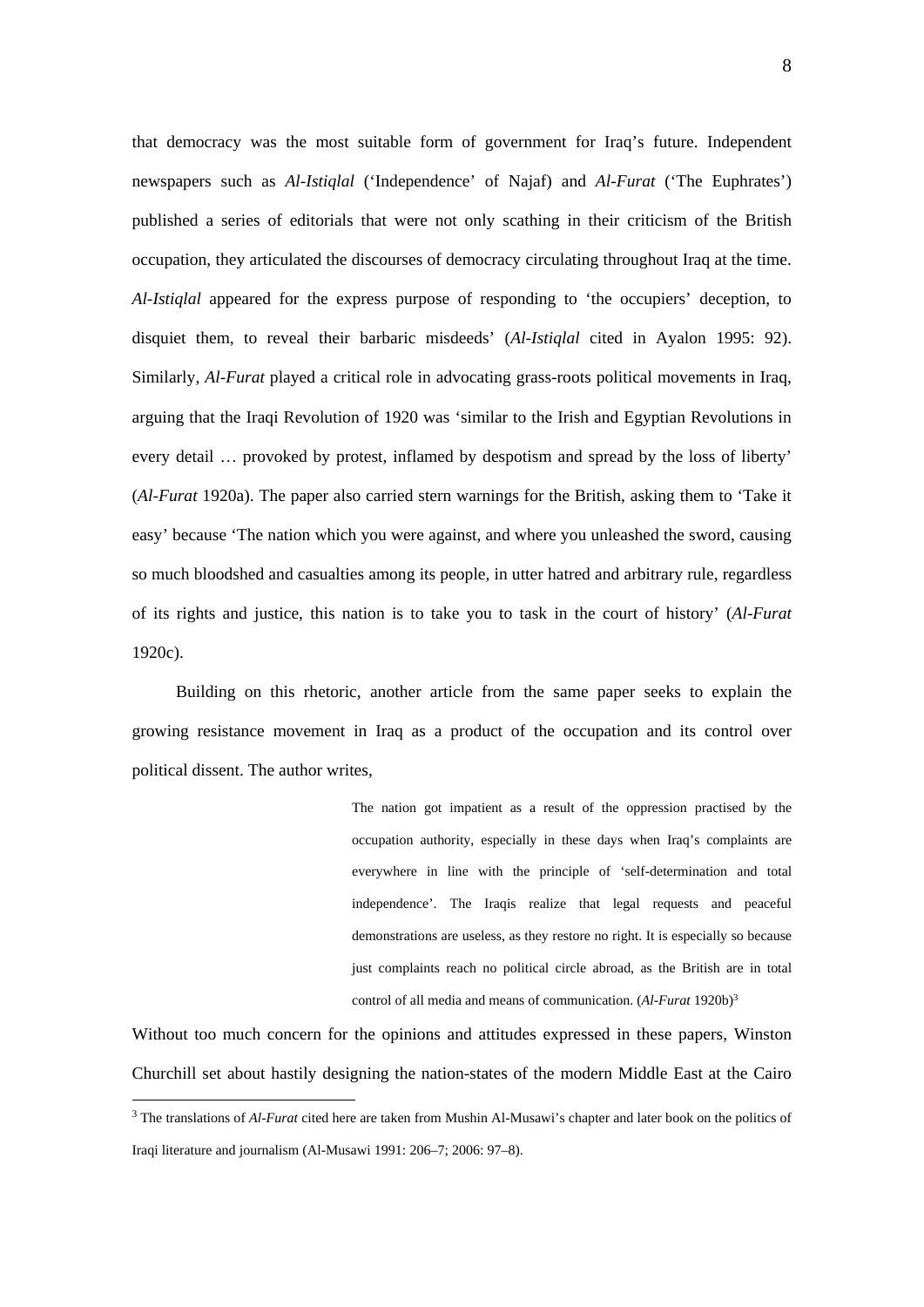Conference of 1921, attended by regional experts such as T. E. Lawrence, Sir Percy Cox and Gertrude Bell. It was their advice which saw the British unite the three previously autonomous regions, or *vilayets*, of Baghdad, Basra and Mosul and install Faisal I to the position of the first modern king of Iraq (Catherwood 2004: 127–60). Faisal was the son of Sharif Hussayn of Mecca who had declared himself the Caliph of all Muslims and had orchestrated the Arab Revolt against the Ottoman Empire during the First World War. Initially, Faisal was installed as the king of Syria in 1920 but when the French exiled him, the British gave him a second chance, this time as the ruler of the fledgling Iraq. It was this sequence of events which saw a man who had never before set foot in the lands of Iraq, ascend the throne in a ceremony unbeknown to the vast majority of his subjects while the military band played the eerily symbolic 'God Save the Queen'.

Having appointed Faisal, the British staged the first of modern Iraq's artificial experiments with democracy: a national referendum which garnered an impossible 96% endorsement of his rule (Anderson and Stansfield 2004: 14–5). The local authorities of the various provinces were infuriated and the clerics who had so adamantly called on Faisal to implement a parliament and a national constitution, now delivered *fatwas* ('Religious edicts') banning their loyal followers from participating in the elections for the Constituent Assembly until such time as the monarch yielded to the people's call for democratization, civil liberties and freedom of the press (Dawisha 2005a: 13). One *fatwa* stated bluntly: 'Participation in the elections or anything resembling them which will injure the future prosperity of Iraq is pronounced *haram* by the unanimous verdict of Islam' ('Propaganda and Activities Against Participation in Iraq Elections' 1922).

Sensitive to such calls, Faisal did go on to establish a number of quasi-democratic reforms including nation-building exercises such as the development of a highly patriotic national school curriculum, a new Constitution, an Electoral Law and a Parliament consisting of both a *Majlis Al-Nuwab* ('Chamber of Deputies') and a *Majlis Al-Ayan* ('Senate') in 1924 which lasted until the Revolution of 1958. While these developments certainly had the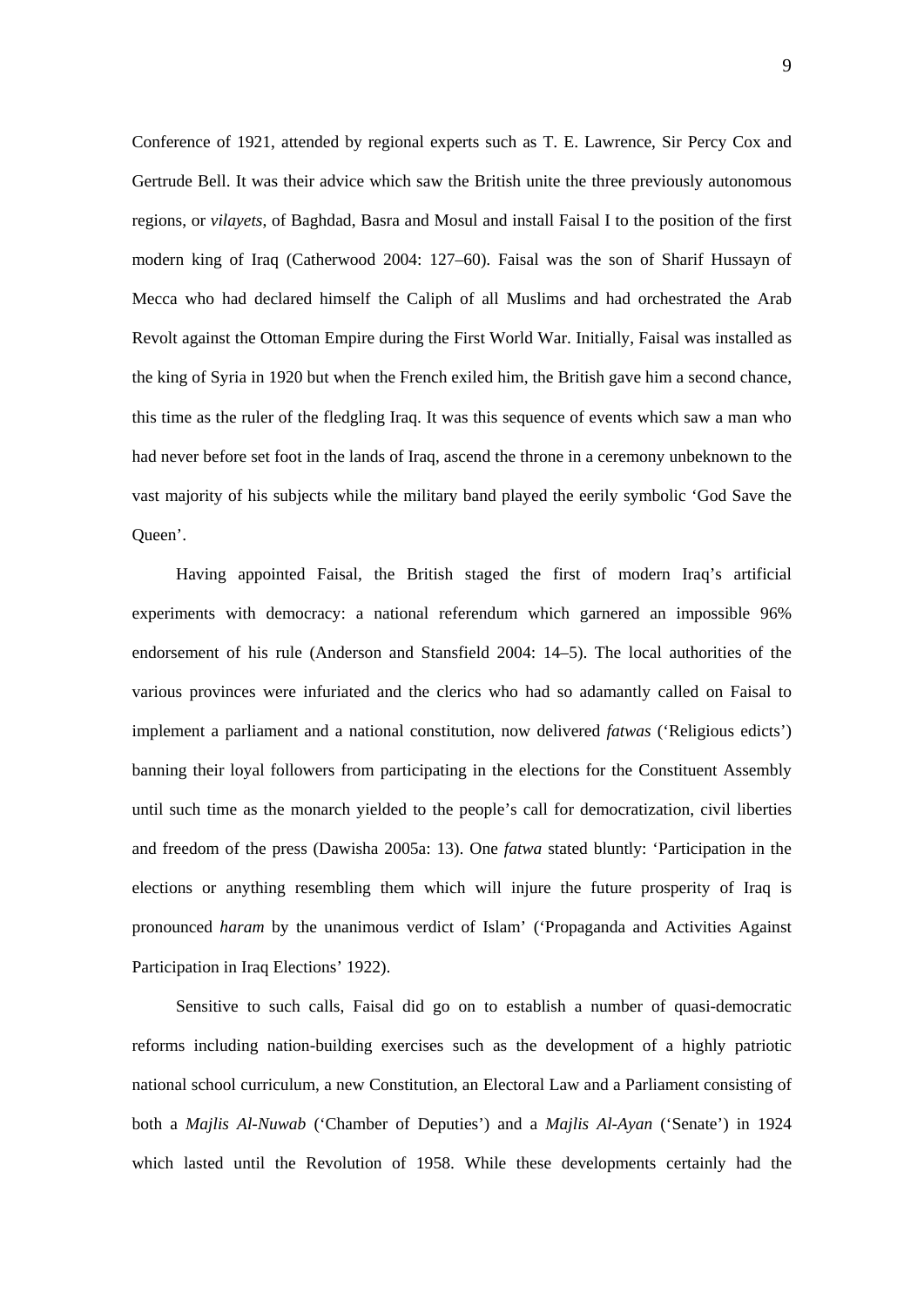semblance of genuine democratic reform, the king maintained a number of powers including the ability to veto the parliament and issue independent decrees while the British ruled 'largely behind the scenes through a system of political "advisors" appointed to the major departments of government to ensure that British interests were adequately represented within the system' (Anderson and Stansfield 2004: 14). These steps towards democratization were little more than a façade designed to entrench the hegemony of the Sunni ruling elite and the British. Neither party was particularly interested in truly representative democracy as it would cede power to the majority Shia population and undermine British interests. Faisal also had a tendency to nepotism, favouring those Sunni Iraqi-Ottomans who had supported him in Syria and a small number of loyal and well-educated Jews over members of the Shiite majority or the myriad of other ethno-religious groups which constituted the new Iraq (Zubaida 2002: 211–2).

This bred wide dissatisfaction with authority in Iraq and led to the emergence of several opposition parties. The first of these were The Iraqi National Party (*Al-Hizb Al-Watani Al-Iraqi*) and The Iraqi Renaissance Party (*Hizb Al-Nahda Al-Iraqiyya*), both of which formed in 1922, made up of a number of citizens who had been active in their resistance to British occupation. These opposition parties quickly set up their own daily newspapers – The Iraqi National Party published *Mufid* ('The one who gives benefit') and The Iraqi Renaissance Party produced *Al-Rafidayn* ('Mesopotamia') – both of which were instrumental in mobilizing more than ten thousand people to demonstrate in front of the King's palace on the first anniversary of his ascension to the throne, demanding a representational government and an end to British interference. Seeing the power these two opposition parties had amassed in such a short period, the British High Commissioner, Sir Percy Cox, seized the opportunity to outlaw both parties, close down their publications and expel their leadership from Iraq (Al-Musawi 2006: 50, Dawisha 2005a: 14, 21).

Despite these rulings, the mid to late 1920s saw the re-emergence of several political parties in Iraq, including those of both the government and of the opposition. The progovernment parties included The Progressive Party (*Hizb Al-Taqaddum*) which was created by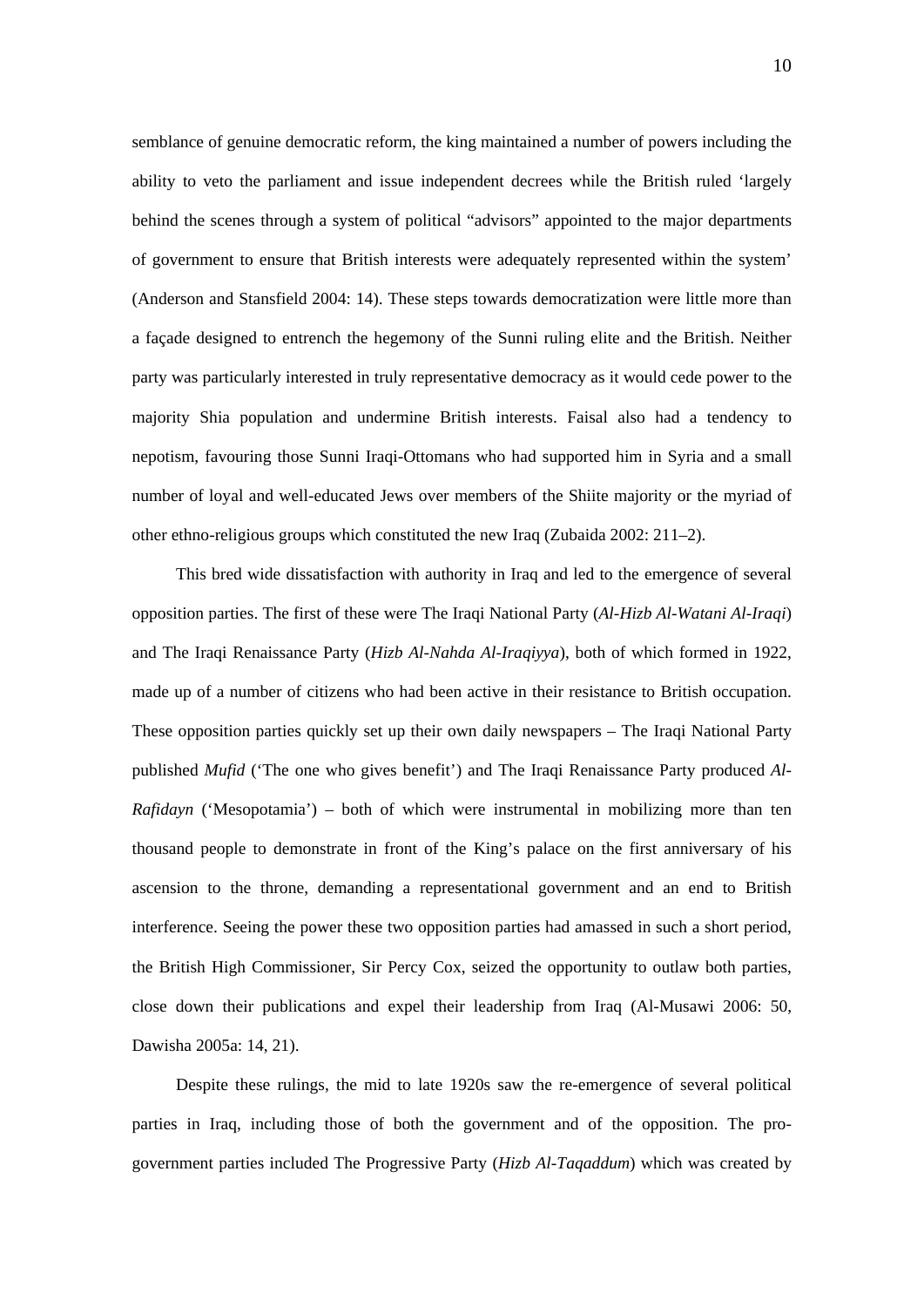Prime Minister Abd Al-Muhsin Al-Sadun in 1925 and was supported by partisan newspapers such as *Al-Alam Al-Arabi* ('The Arabic World') and *Al-Liwa* ('The Standard') as well as its own paper, *Al-Taqaddum* ('The Priority'). In 1930 Nuri Al-Said established The Commitment Party (*Hizb Al-Ahd*) and its paper *Sada Al-Ahd* ('The New Echo'). Al-Said went on to become Iraq's Prime Minister several times and, until the 1958 Revolution, he was arguably the single most powerful person in Iraq outside the royal family (Zubaida 2002: 211).

In terms of opposition parties, both The Iraqi National Party and The Iraqi Renaissance Party re-appeared in the mid- to late-1920s, but their power base had been significantly diminished. Other opposition parties were more successful. In 1924 the nucleus of Iraqi Marxists (who were to later form the Iraqi Communist Party  $[ICP]^4$ ) began to gather some political momentum with the publication of Iraq's most radical organ, *Al-Sahifa* ('The Page'). Although the paper was shut down after only four months and six editions, it had printed translations of Communist texts from Europe, it had critiqued *Shariah* law for being dated and irrelevant to the modern world and, most radical of all, it had passionately advocated women's rights and sought to free them from oppression in the form of the veil and polygamy (Salucci 2005: 9–10). The following year The People's Party (*Hizb Al-Shab*) was established and supported by its own eponymous newspaper while, half a decade later, The Nationalist Fraternity Party (*Hizb Al-Ikha Al-Watani*, [Ikha]) was formed, producing the highly esteemed *Al-Bilad* ('The Country') newspaper. Published by Christians in Baghdad, *Al-Bilad* changed its name several times throughout the 1930s to avoid censorship and, in the 1940s, regularly reported on civil unrest (Ayalon 1995: 93–4, Dawisha 2005a: 14–15). What these opposition groups and their newspapers had in common were their calls for 'immediate independence for Iraq, the evacuation of British troops, and the development of a democratic and participatory Iraqi state' (Davis 2005b: 49).

<u>.</u>

<sup>&</sup>lt;sup>4</sup> The ICP played a fundamental role in twentieth century Iraqi politics. For a scholarly account of this history, see Tareq Ismael's *The Rise and Fall of the Communist Party of Iraq* (Ismael 2008).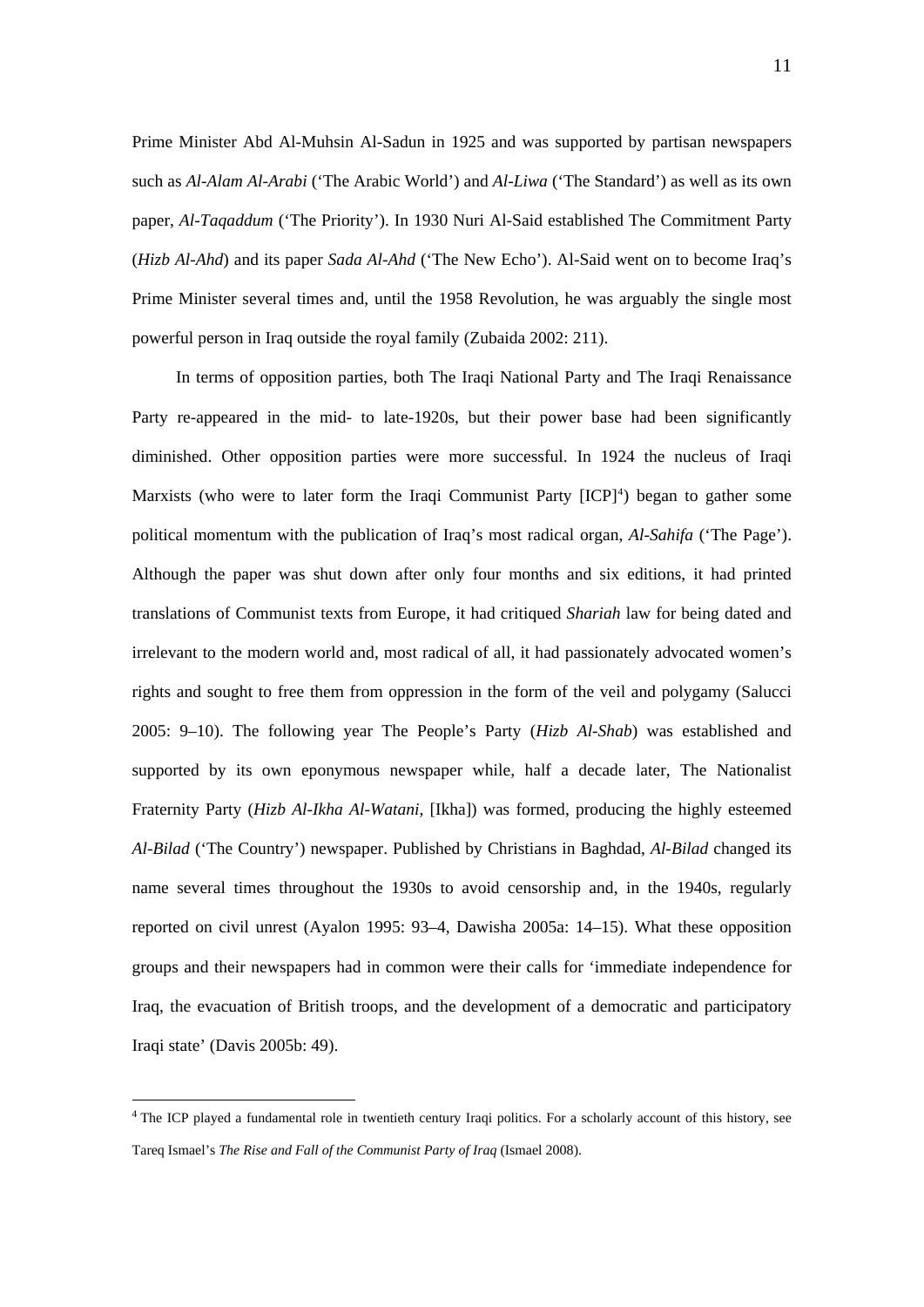Despite this unity – or perhaps because of it – the British continued to interfere in Iraq's domestic politics and were particularly hostile to any democratic practices or movements, especially if they challenged British dominion over Iraq. Dawisha discusses their meddling in the Iraqi parliamentary deliberations over signing the Anglo-Iraqi treaty, where the High Commissioner 'stormed into the Royal palace with an ultimatum that the treaty be passed forthwith or the Assembly would be dissolved' (Dawisha 2005a: 19). When the Iraqi elections were staged by the British in 1925, 1928 and 1930, they were designed to provide the semblance of democracy instead of ushering in any real reform. As Ofra Bengio notes of the 1925 election, 'Overall, seventy-four of the ninety-eight "proposed" candidates were elected to the assembly, leaving no doubt that the existing Iraqi government – and, behind it, the British – had interfered in the process' (Bengio 2003: 17).

Such interference and manipulation of the democratic processes and practices of Iraq raise a number of interesting questions about the despotic potential of the West. While the British installed governments, falsified referendums and quashed democratic movements and reforms, the Iraqi people continued their struggle towards a more egalitarian and inclusive political order. Between 1920–29, Iraq witnessed an unprecedented diversity in the nation's print sector, with the establishment of 105 newspapers – many of which advocated radical political perspectives (Davis 2005b: 49). Even in their short lifetime, these partisan papers were able to invigorate the Iraqi public sphere, enabling Habermasian rational-critical debate in both the parliament and the streets of the nation. They served as a diligent watchdog of democracy, carefully detailing instances of corruption and nepotism. Collectively, this era brought with it the very seeds of democratization, 'a spirit of dialogue, a willingness to listen to an opposing view, and an ability to compromise if the situation deemed it' (Dawisha 2005a: 20).

With the signing of the Anglo-Iraqi treaty in 1930 and the expiration of Britain's formal authority in 1932, Iraq became the first of the mandated regions to emerge as an 'independent' nation state (Silverfarb 1994: 11–22). Many Iraqis assumed that the United Kingdom would henceforth play a decreasing role inside Iraq, however, the British continued to interfere in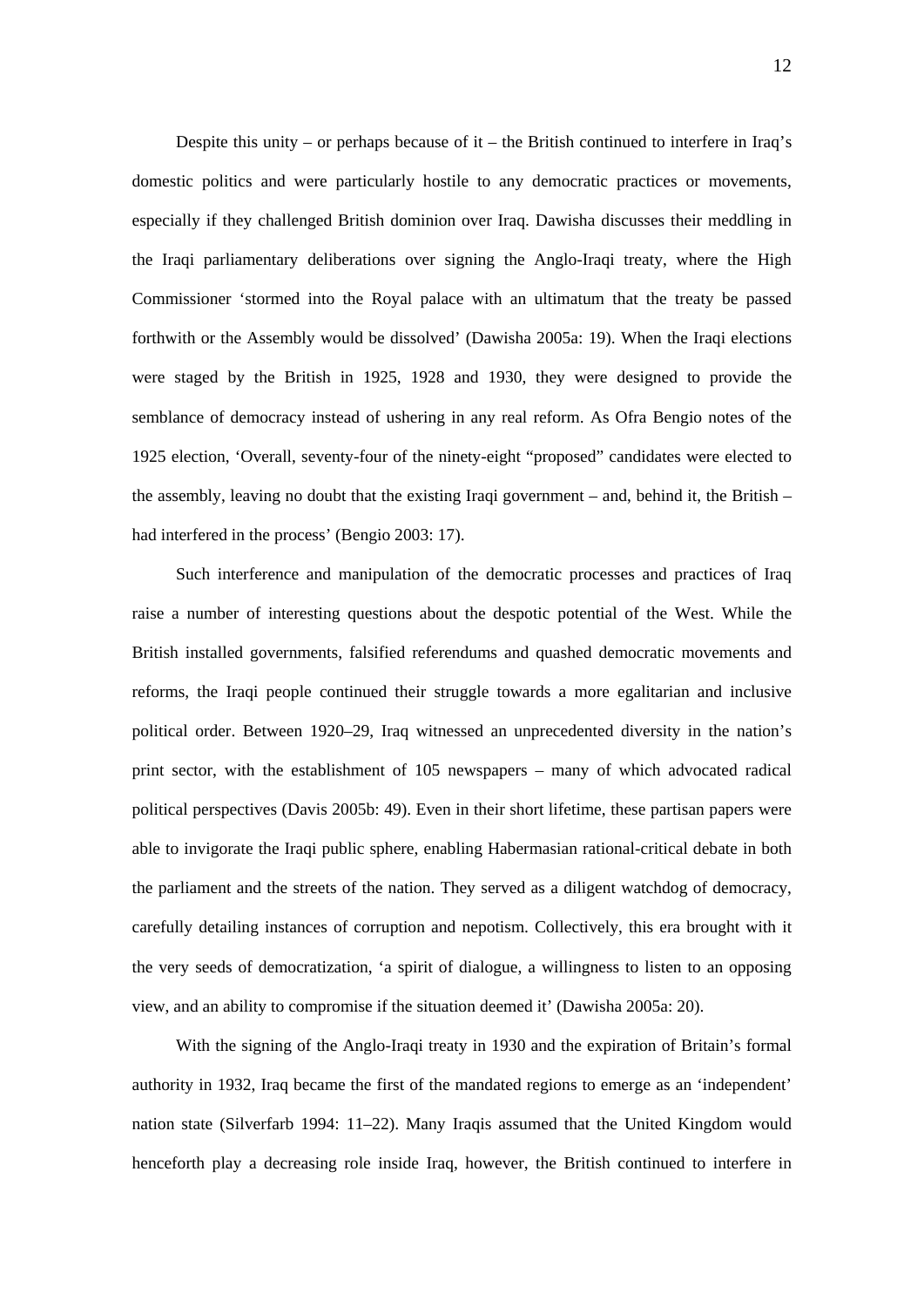Iraq's domestic politics until the Revolution of 1958. In addition, the democratic and egalitarian steps taken during the 1920s were eased somewhat during the 1930s as Iraq moved through a rather tumultuous decade of politics. This arguably began when the Christian Assyrians of northern Iraq called for complete autonomy within the fledgling nation-state, understandably hopeful that the end of the British mandate might provide the opportunity for them to end their lengthy and broad Diaspora. When the spiritual and political leaders of the Assyrians were not swayed by the central authority in Baghdad and the wider community proved resilient to small military skirmishes, Iraqi General Bakr Sidqi (himself a Kurd from the northern city of Kirkuk) ordered the 'Simele massacres' which left hundreds of Iraqi Assyrians dead by the end of August 1933 (Husry 1974a, 1974b, Joseph 1975).

Within a month of the attack on the Assyrians, King Faisal I died unexpectedly, leaving his twenty-one year old illiterate and relatively inexperienced son, Ghazi Ibn Faisal, in the position of Iraq's supreme leader (crowned King Ghazi I of Iraq). Despite the fact that Ghazi was opposed to continued British interference and was popular with some nationalists and even early pan-Arabists, his legitimacy as ruler of Iraq and his effectiveness in running the affairs of state were constantly brought into question by many Iraqi intellectuals and politicians (Balfour-Paul 1982: 12, Wein 2006: 9). With his power waning, in 1936 King Ghazi supported the first military *coup d'état* in the Arab world, in which General Bakr Sidqi overthrew the civilian government and replaced it with military rule (Lukitz 1995: 81–90). Within a year, however, much of the national army withdrew their support for Sidqi and he was assassinated at Mosul airport. Three years later, in 1939, Ghazi I died in a mysterious car accident which many believed to be the work of the British (Anderson and Stansfield 2004: 18). By the end of the 1930s Iraq had changed dramatically from the developments of the 1920s; it had witnessed the senseless slaughter of Assyrians, ineffective kings, military coups and assassinations of some of the highest officers of the state. In addition, the 1930s also saw a small circle of the elite seize the opportunity provided by the 'independence' of 1932 to exert itself over the public discourse of Iraq and suppress dissent. This is perhaps most evident in the media sector where a new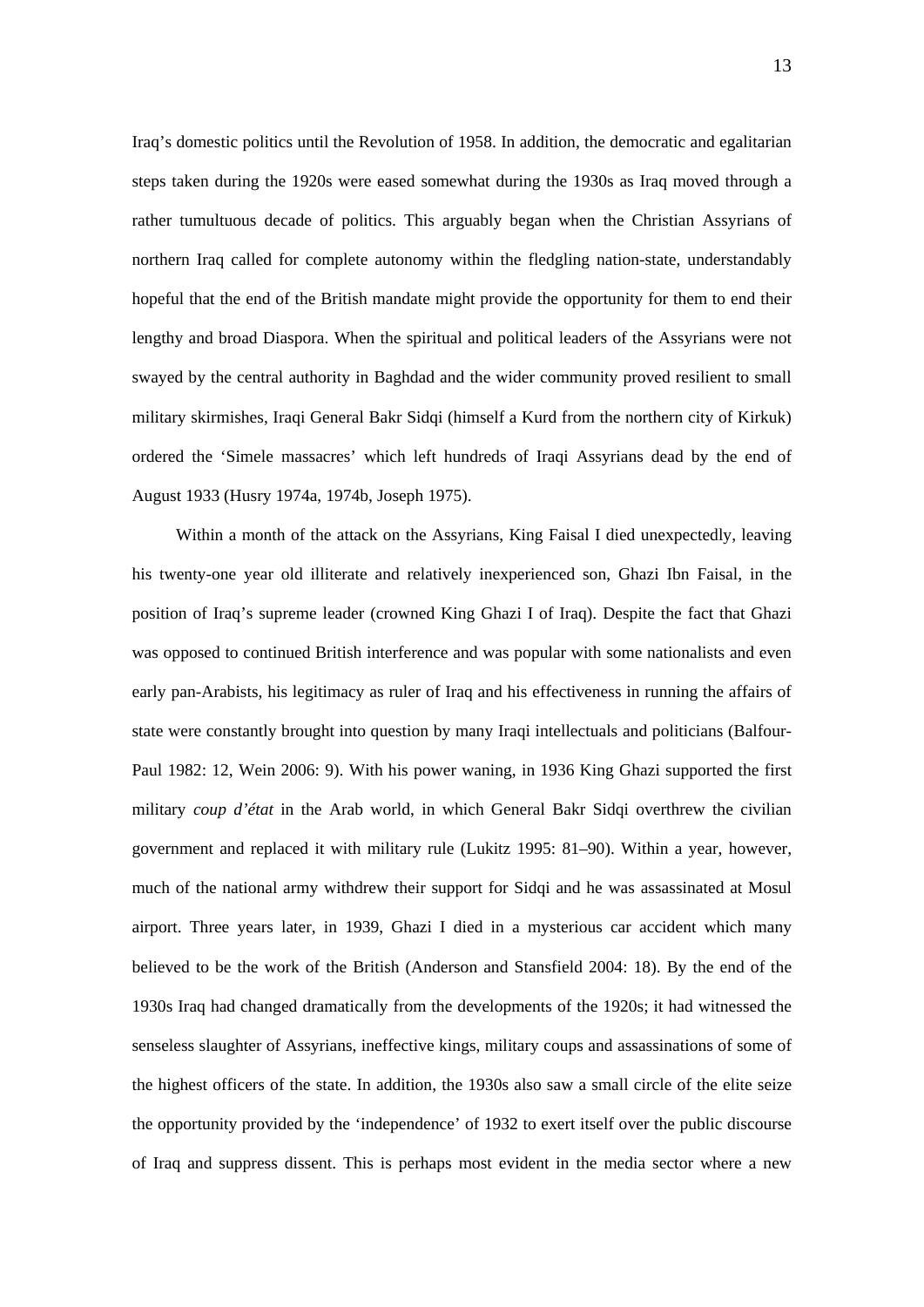series of Press Laws imposed limitations such as the censoring of 'criticism of the government or the administration' and the suspension of 'press organs for long and even unlimited periods' (Wien 2006: 54).

However, this is not to say that media and political freedom was completely nullified in the 1930s. Instead, various intellectual organizations, political parties and newspapers were established across Iraq throughout this era, effectively harnessing the emerging public sphere of the time. This included the founding of the Union of Iraqi Artisans' Organizations (*Ittihad Al-Sanaia Al-Iraqiya*) which played an instrumental role in mobilizing the citizenry towards the General Strike of 1931 in order to protest the British proposal of a tax on urban commerce. In terms of actual political parties, in 1931 Iraq witnessed the founding of the Western-inspired social democrats or Ahali Group (*Jamiyat Al-Ahali*, 'The People's Group'). By the mid-1930s Iraq was also home to political parties such as the Iraqi nationalists or Baghdad Club (*Nadi Baghdad*) and the Iraqi Communist Party, as well as the Marxist-leaning Solidarity Club (*Nadi Al-Tadammun*) and the Pan-Arab Al-Muthanna Club (*Nadi Al-Muthanna*) (Bashkin 2009: 52– 69, Davis 2005b: 72–5, Tripp 2007 [2000]: 82–5).

Despite the strict press law which had been imposed since 1932, many of these new political parties funded their own papers and sent them out across Iraq in order to propagate their respective political ideologies. Newspapers such as *Al-Ahali* ('The People') gave the Ahali Group considerable influence across Iraq and a voice to many prominent Iraqi intellectuals (Bashkin 2010). Similarly, the Communist party published *Kifah Al-Shab* ('The People's Struggle') and *Al-Inqilab* ('The Revolt'), while the Nationalist Party had *Sada Al-Istiqlal* ('The Echo of Independence'). Aside from these highly partisan journals, other newspapers included *Habezboo*z (a term from Iraqi folklore), a Baghdad paper that used satire to criticize the British occupation (Daragahi 2003: 50, Wein 2006: 55) and, perhaps Iraq's most successful, professional and well-respected paper of this era, *Al-Zaman* ('Time'), published by an Iraqi Christian. It is worth noting here that while many of these papers of the 1930s tended to change their party affiliations and ideological adherences according to the 'personal interests and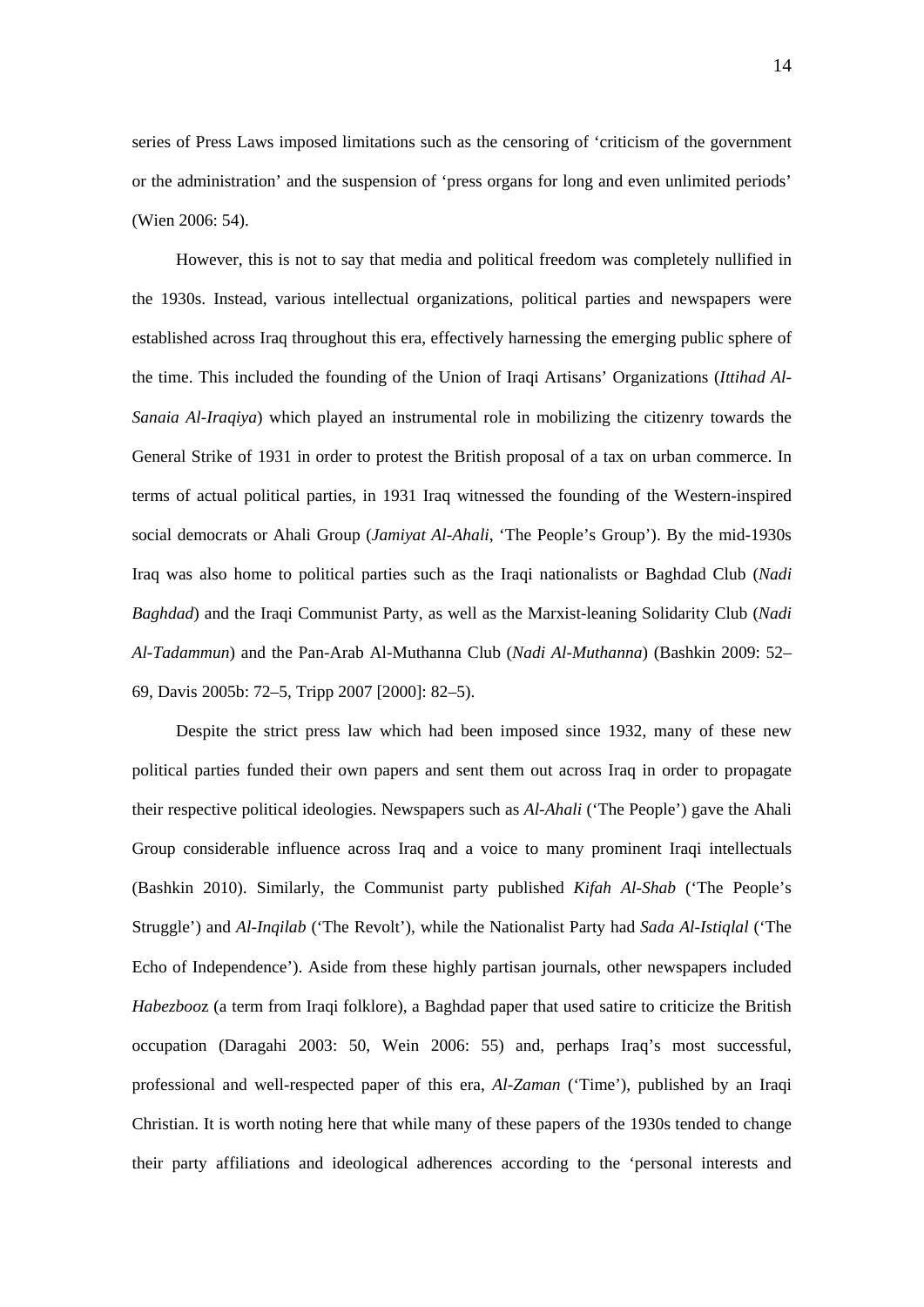sympathies of their owners' they nonetheless provided 'a lively debate on nationalist issues … [and] debates also related to cultural questions beyond the daily affairs' (Wein 2006: 53).

Aside from fostering debate on democracy in their newspapers, the political parties of this time also competed in national elections. Ikha took part in the 1933 elections, reasoning that it had an opportunity to win seats and implement reform. Although the results indicated only a slight change in the Parliament, the party managed to secure a significant minority of 15 seats and went on to criticize the government and the monarchy in the national parliament. According to one source, 'the Ikha members violently attacked the Cabinet's programme as devoid of any measures which would transform the administration created under the mandatory regime into one fit for a truly independent country' (Khadduri 1960 [1951]: 37). In a twist of fate, the dominant bloc that controlled the Parliament and largely supported the monarchy dissolved in a matter of days and Ikha unexpectedly held the balance of power. They promptly sought to nullify the 1930 treaty between Britain and Iraq and called for complete independence. A crisis emerged in the Cabinet before King Faisal intervened and a new Government was formed with Ikha members assuming the prominent post of Prime Minister as well as important portfolios like finance and the interior. Ikha lost much of its credibility, however, for acquiescing to monarchical control and reneging on its demands to rescind the 1930 treaty. Although it did win 12 of 88 seats in the 1934 election and held credible influence through 1935, Ikha were usurped in the coup of 1936 (Khadduri 1960 [1951]: 36–67).

Following the tumultuous but short-lived reign of the military, new elections were held in 1937 and again in 1939. These elections were more tightly controlled in order to produce a Cabinet favourable to the monarchy and less critical of the British (Khadduri 1960 [1951]: 101– 2, 143). Despite this, British academic Philip Ireland, writing in 1937 and well ahead of his time, argued that putting aside all its deficiencies, the Iraqi parliament

> has fulfilled an important function in the political life of Iraq. It has attracted the most agile brains in the country; it has reflected although imperfectly, public opinion; and it has served as a brake on legislation which might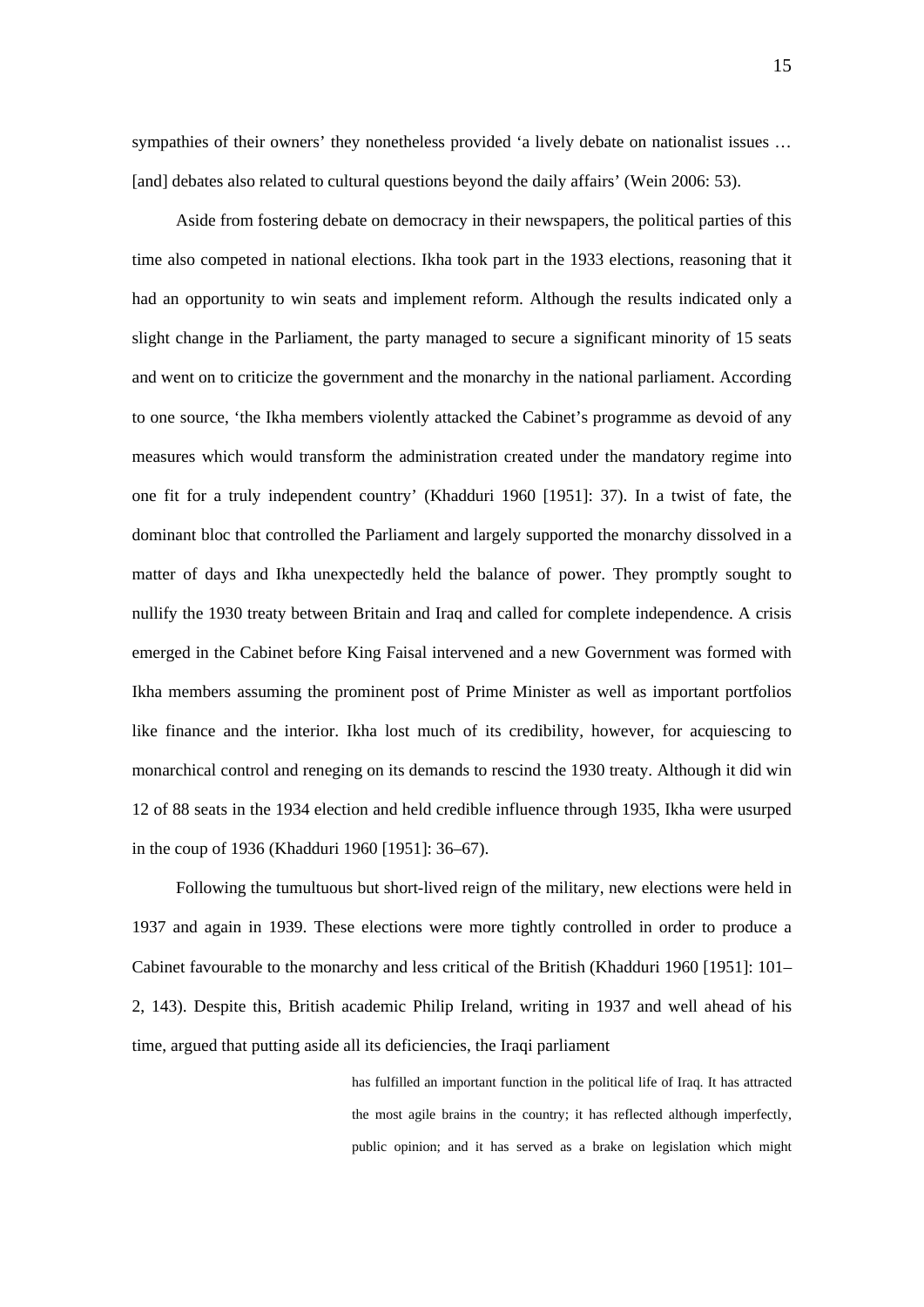otherwise have been forced on the country … It has served to curb the attempts of individual Ministers to assume a dictatorial attitude. Its right of interrogation … has also served to reveal irregularities in administration. It has, moreover, furnished an outlet for Shia aspirations for participation in the Government and has given tribal opinion a limited means of expression through the tribal representatives … The Chamber, together with the conservative Senate of twenty appointed notables, has, notwithstanding its many deficiencies, laid the foundations upon which democratic government, if it is to come to Iraq, must be built. (Ireland 1970 [1937]: 433)

Not long after this, however, the Second World War (1939–45) broke out. When the fighting began, the government of Iraq placed the newspapers and magazines of the nation under tight censorship laws in an attempt to curtail anti-British sentiment. This, coupled with the severe economic conditions which prevailed during the war, had implications for Iraqi civil society and the free press, with many of the smaller papers across the region folding. Politically, the death of King Ghazi I in 1939 had left Iraq with his three-year-old son, King Faisal II, as the official head of state. Being too young to rule, Faisal II's power defaulted to his uncle, the immensely unpopular and fiercely pro-British regent, Prince Abd Al-Ilah. However, the regent's power was mitigated by the anti-British and Pan-Arab views of Iraq's four leading colonels, led by Salah Al-Din Al-Sabbagh and otherwise known as the 'Golden Square'. In 1941 the tension between the monarchy and the army came to a head, with the latter effectively staging a military coup that saw the young king, the regent and the Prime Minister Nuri Al-Said flee into exile (Tripp 2007 [2000]: 100–4). The British were not fond of the Pan-Arab anti-British ideology of the colonels. Despite being already embroiled in the broader events of World War II, in 1941 the British staged the Anglo-Iraq War which saw them quickly defeat the Iraqi army (Silverfarb 1986: 131–41, 1994: 1–7). The four colonels were subsequently tried and executed and the triumvirate of the boy king, the hated regent and the hawkish prime minister were reinstalled in Baghdad, their power propped up by the might of the British but their legitimacy and popularity now permanently undermined in the eyes of most Iraqis.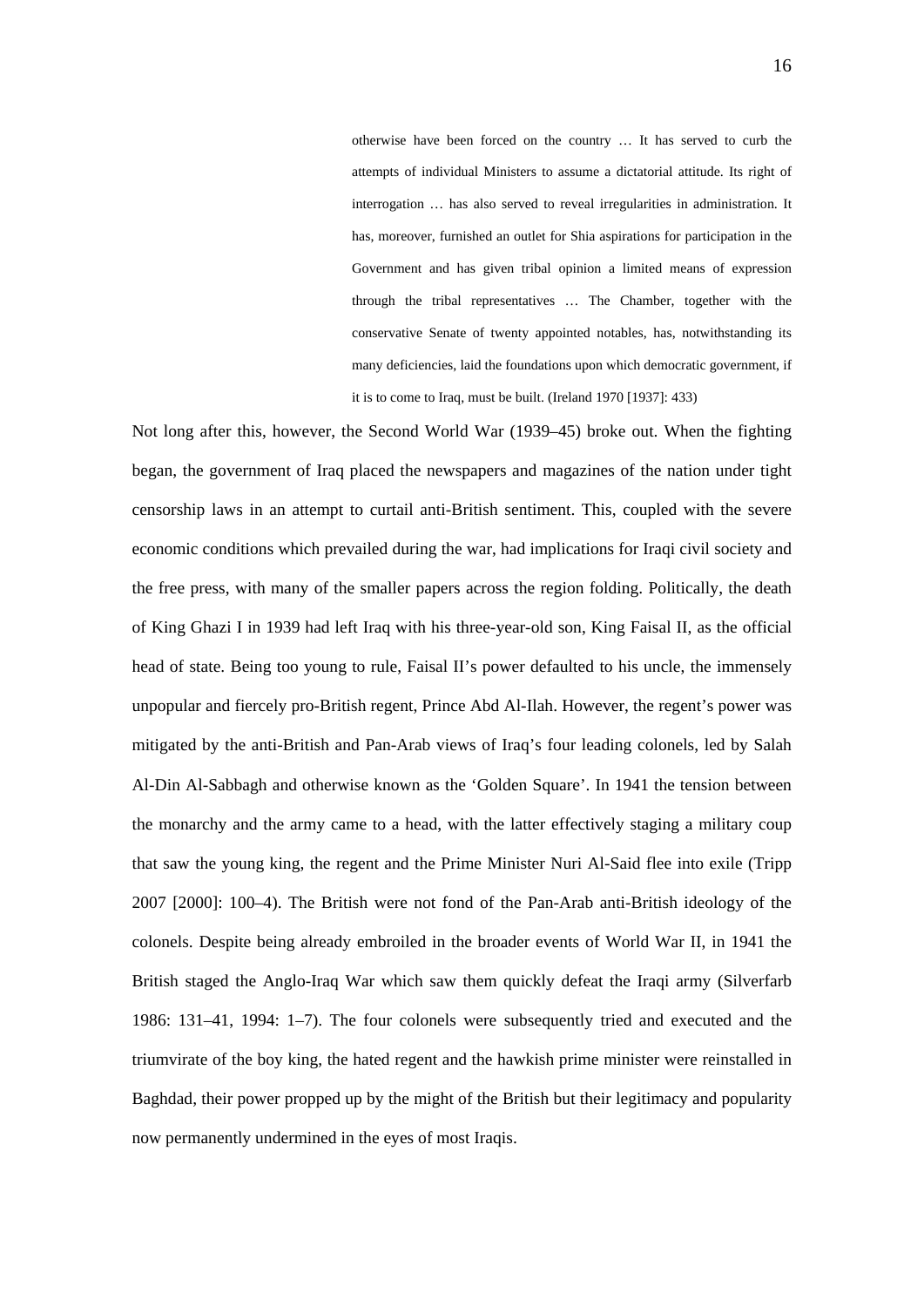Perhaps because of this lack of popularity, the regent used the cessation of World War Two to announce a return to the political life of the 1920s, lifting the restrictions on the freedom of the press and calling for the formation or re-emergence of opposition parties. This brought with it an immediate spike in both the number and variety of political parties in Iraq, from progovernment, pro-British parties, to centrist, right- and left-leaning parties, Pan-Arab, Nationalist, and two Marxist parties as well as a blossoming of labour unions, cultural movements and artistic/literary associations. This era also witnessed the emergence of two of Iraq's more influential parties, the nationalist-leaning National Democratic Party (*Hizb Al-Watani Al-Dimuqrati* – NDP) and the Pan-Arab-leaning Independence Party (*Hizb Al-Istiqlal*) as well as a credible expansion of the ICP (Tripp 2007 [2000]: 111–15). Once again, many of these parties spawned their own publications. The NDP controlled 'The Voice of the People' (*Sawt Al-Ahali*) and the Independence Party had 'The Independent Standard' (*Liwa Al-Istiqlal*), both of which launched repeated attacks against the Iraqi government, and Prince Abd Al-Ilah, leading to censorship that forced several name changes. These were joined by the many papers of the ICP which tended to be nationalist in their persuasion including the newly added *Al-Qaida* ('The Base'), *Rayat Al-Shaghila* ('The Worker's Flag') and the later *Ittihad Al-Shab* ('The People's Union') (Dawisha 2005a: 15–16, 22–3).

It appears that, on the whole, the newspapers of this era were relatively free to express diverse opinions. In 1945 the opposition paper *Al-Ahali* published an editorial that was vitriolic in its critique of the government's claim that Iraq was a democracy. It sought to remind the Iraqi people that in a democracy the Parliament works on behalf of the people and in their interests, but that in Iraq the parliament worked instead in the interests of the monarchy and the British (Dawisha 2009: 120). It is perhaps because of such open discussions of democracy that the broader Arab press of the post-Second World War era has been compared by one commentator to that of the press which followed the American Revolution in so far as it was dominated by 'the numerous, tiny enterprise, highly partisan, political party press' (McFadden 1953: 36–7). Speaking specifically about Iraq, Charles Tripp has stated that the press of this era was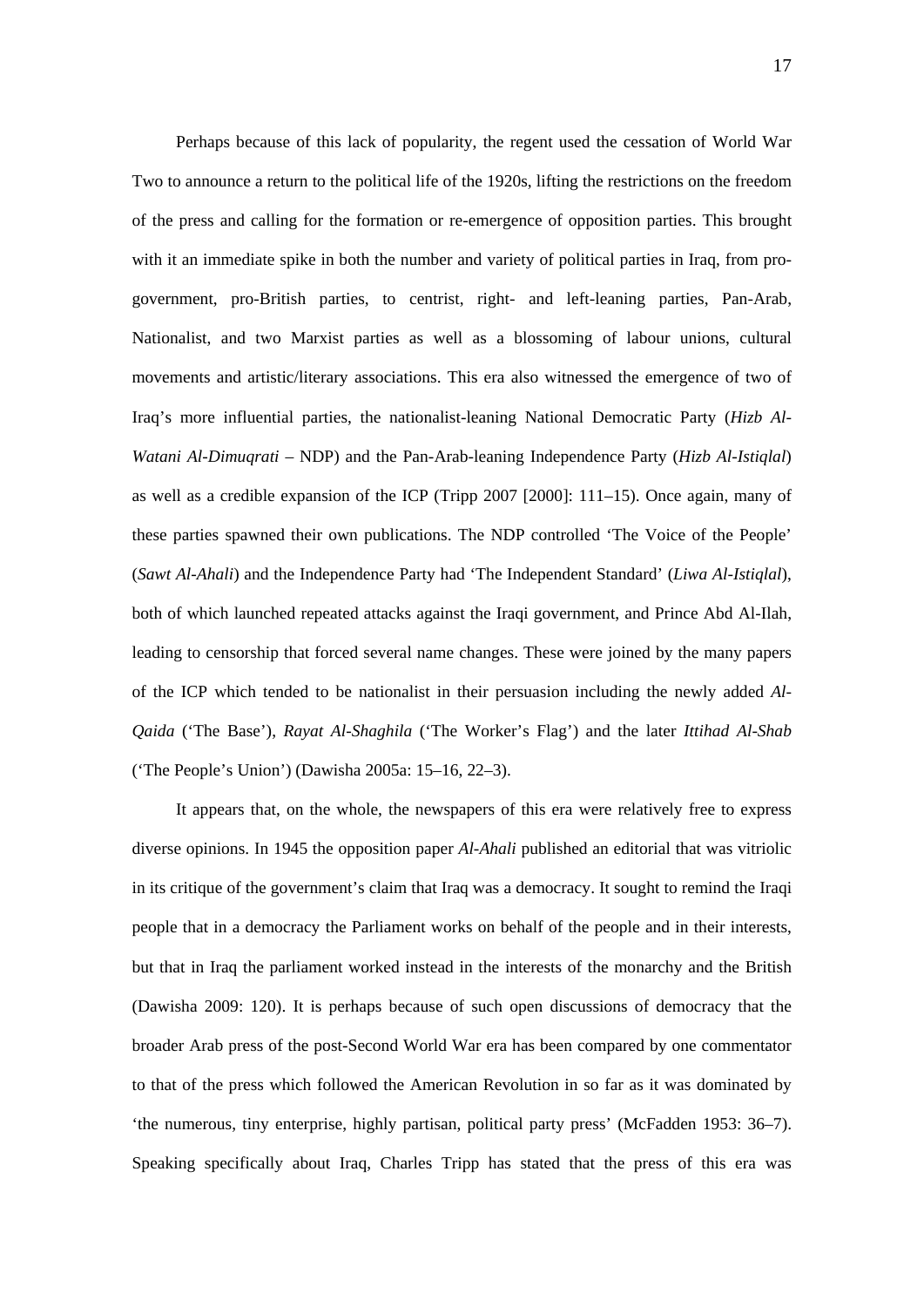politically significant in that it gave 'voice to trenchant criticism of political and economic conditions and … [outlined] ideas for the future of Iraq which were radical in their implications' (Tripp 2007 [2000]: 112).

This optimism is not unjustified given the role that the press was to play in 1948 in mobilizing the people of Iraq to protest against the proposed revision to the Anglo-Iraqi treaty. When word reached the Iraqi opposition that such amendments would bring Iraq further into line with British interests and extend their hegemony over the nation, they were virulent in their dissent, using their newspapers to encourage massive demonstrations on the streets of Baghdad (Silverfarb 1994: 141–55). Unfortunately this series of relatively peaceful demonstrations (dubbed the *Wathba*, 'Outburst') caused a panic amongst Iraq's political elite who ordered the military to use any means necessary to quell the uprising. As well as arresting, imprisoning and torturing many of the demonstrators, the military also opened fire on the crowds several times (Mackey 2002: 148–9). This crack-down also had ramifications for the Iraqi political and media sphere, with the ruling elite taking the drastic step of banning several newspapers and increasing the levels of censorship. Much of the blame for the demonstrations fell on the ICP, the pro-British government was perpetually suspicious of their political ideology and its popularity among the people. The demonstrations gave the government a justification for targeting the group and authorizing the arrest of the ICP's leaders who were later tried and publicly hanged (Salucci 2005: 27–9).

This series of events did little to quell the many Iraqi opposition and political movements, however, and the execution of several of the ICP's most senior members seemed to spur on the movement. Through the early 1950s several new newspapers were created in southern Iraq, including 'The Voice of Struggle' (*Sawt Al-Kifah* in 1951), 'The Worker's Union' and 'The Peasant's Struggle' (*Ittihad Al-Ummal* and *Nidal Al-Fallah*, both in 1952) and 'The Voice of the Euphrates' (*Sawt Al-Furat* in 1954). Around this time, the ICP also began publishing newspapers that catered to the interests of the expanding number of students (*Kifah Al-Talaba* – 'The Students Struggle') and women (*Huquq Al-Mara* – 'Women's Rights') who held party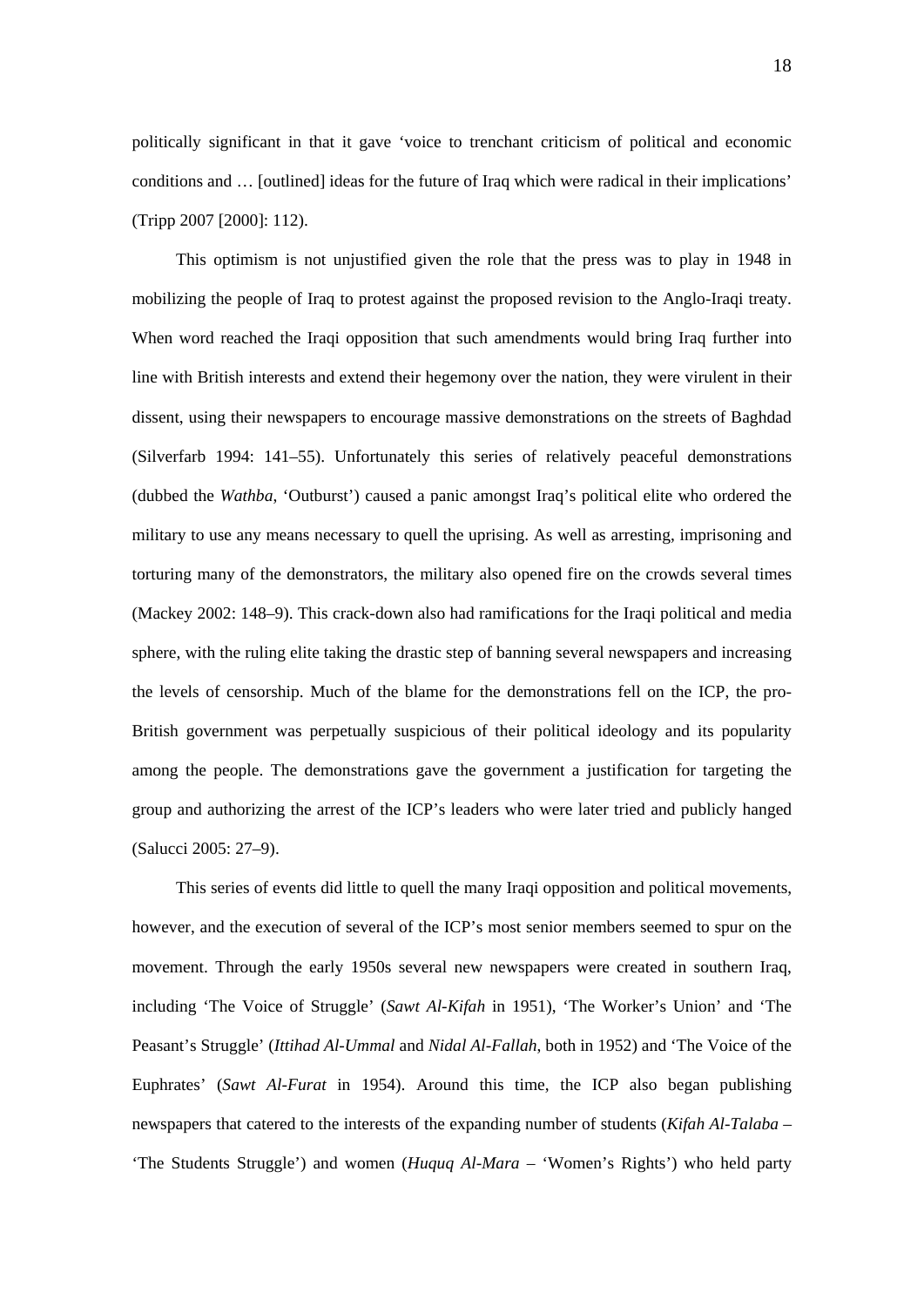membership. Such papers helped to spur on various student demonstrations, rural challenges to landowner authority and industrial strikes. The ICP was able to garner support from across Iraq's complex array of ethno-sectarian and religious divides, including smaller minorities such as Christians and Jews, via its argument that, 'while Iraq was an Arab society, real democracy could only be achieved by recognizing its ethnic, linguistic and confessional diversity' (Davis 1992: 80).

Mounting political pressure, combined with the continuing lack of public support for the Iraqi administration created a situation in which the monarchy had little choice but to allow Iraq's opposition parties to take part in the 1954 election. Here, a well-known member of Iraq's oppositional political scene by the name of Kamil Al-Chadirji<sup>5</sup> had the brilliant idea of bringing together Iraq's divergent opposition groups to form the National Electoral Front (*Al-Jabha Al-Intikhabiya Al-Wataniya*, or NEF). In an unprecedented display of solidarity the various political factions of Iraq heeded the advice of Chadirji, and the NEF soon included a 'Supreme Committee' consisting of members from the NDP, the Independence Party, the emerging Baath Party and the ICP. Serving the Supreme Committee was a second tier made up of a wide base of members from Iraqi opposition groups, including various smaller parties and independents.

The success of this model was instantly recognizable since, despite constant police interference, the message was rapidly disseminated to the broader Iraqi population who came out onto the streets to voice their approval in various campaign rallies. The subsequent elections have been heralded as 'not only the freest but also the most spirited in modern Iraqi history' (Davis 2005b: 102). This success was also felt at the polls where, despite a relatively short campaign period, the falsification of votes and intimidation and interference from government officials, the NEF was able to garner an unprecedented, if paltry, 14 of the 135 seats (Tripp 2007 [2000]: 132). The central government was unnerved by the show of solidarity amongst

<u>.</u>

<sup>&</sup>lt;sup>5</sup> A former member of the National Party and the Ahali Group, Al-Chadirji later founded the NDP and served as the editor of the party's newspaper, Al-Ahali, later renamed Sawt Al-Ahali.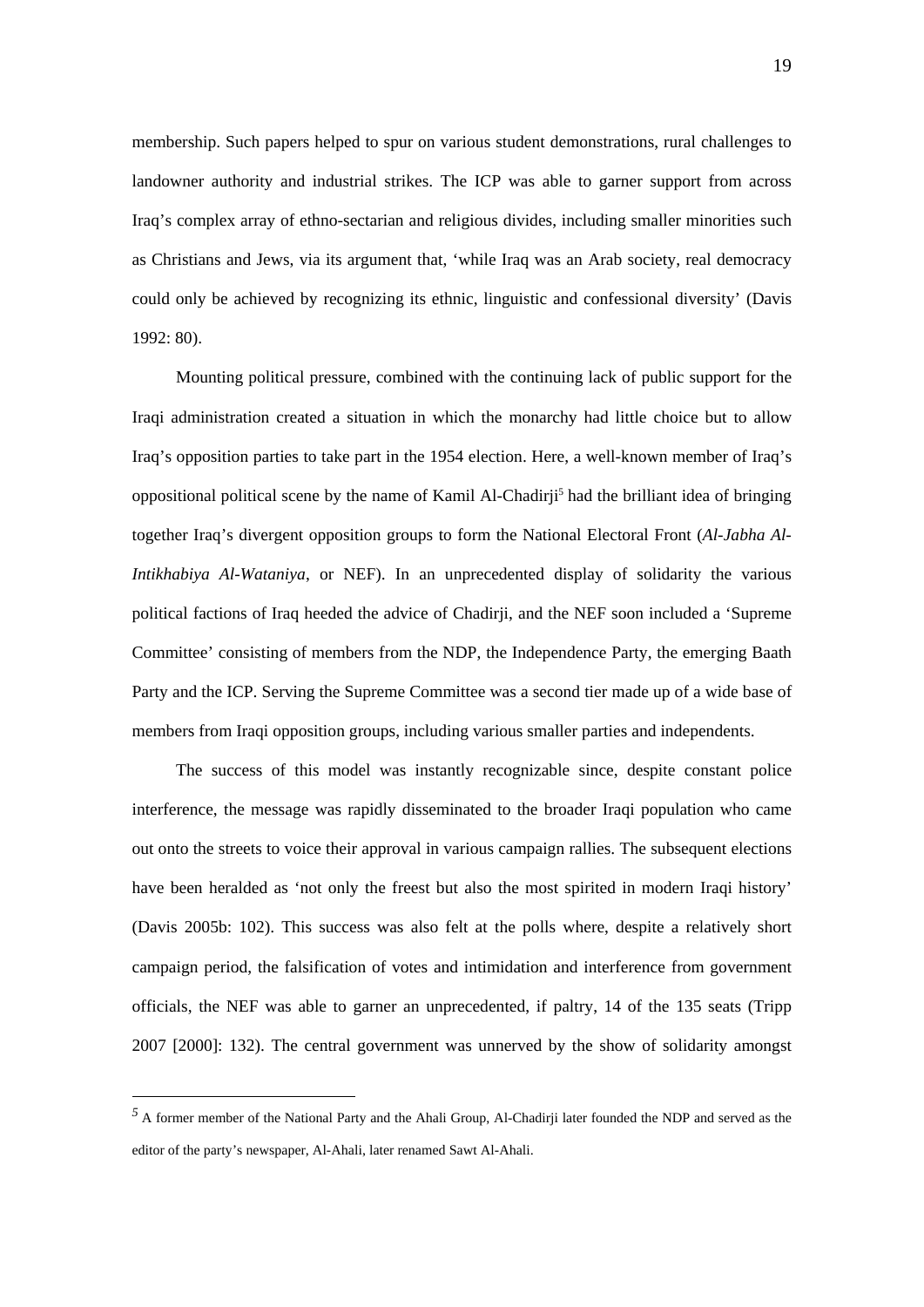Iraq's political opposition groups and by the electoral support they received nationwide. The elections not only secured the NEF seats in Baghdad and Mosul (Iraq's two largest cities at the time), they also threatened Nuri Al-Said's parliamentary control. The new parliament met once before being dissolved by a royal decree (Batatu 1982 [1978]: 686–7). The opposition parties, their newspapers and their protests, were suppressed and, with the subsequent elections going ahead uncontested, the hegemony of the ruling elite was restored (Warriner 1962 [1957]: 125). Nuri was then able to conduct a small war 'against any writers, journalists and academics whom he regarded as critical of the status quo', revoking the licences of opposition parties and introducing restrictive legislation to further curtail 'the freedom of the press and the right to hold public meetings and organize demonstrations' (Tripp 2007 [2000]: 133).

#### **Conclusion**

Although the Colonial era of Iraq's history ends with the suppression of media and political freedoms following the 1954 elections, Al-Musawi describes the political climate of the early 1950s in Iraq as running 'opposite to an oppressive but restless political climate, as the educated classes were effectively involved in disseminating a culture of democracy and resistance: democracy for the Iraqis, against martial laws and censorship, and resistance to British virtual control of the many cabinets that spanned the period in question' (Al-Musawi 2006: 115). Al-Musawi's comment might be taken as indicative of the political climate of the entire Colonial period which reveals an alternative Iraqi history, a history in which the nation's public sphere played a pivotal role in mobilizing the people, encouraging democratic participation, stimulating wide debate, coordinating dissent and serving as the watchdog of the elite. More to the point, as Eric Davis has argued, Colonial Iraq also 'established a historical memory to which Iraqi intellectuals can return as an inspiration for a transition to democracy' (Davis 2005b: 85).

However, an examination of Colonial Iraq also raises questions about the discourse of Western democracy. In their occupation of Iraq, Britain – one of the world's strongest advocates of democracy, home of the *Magna Carta*, the modern parliament, the first daily newspaper and the Fourth Estate – can be seen to have all but abandoned the ideals such institutions and